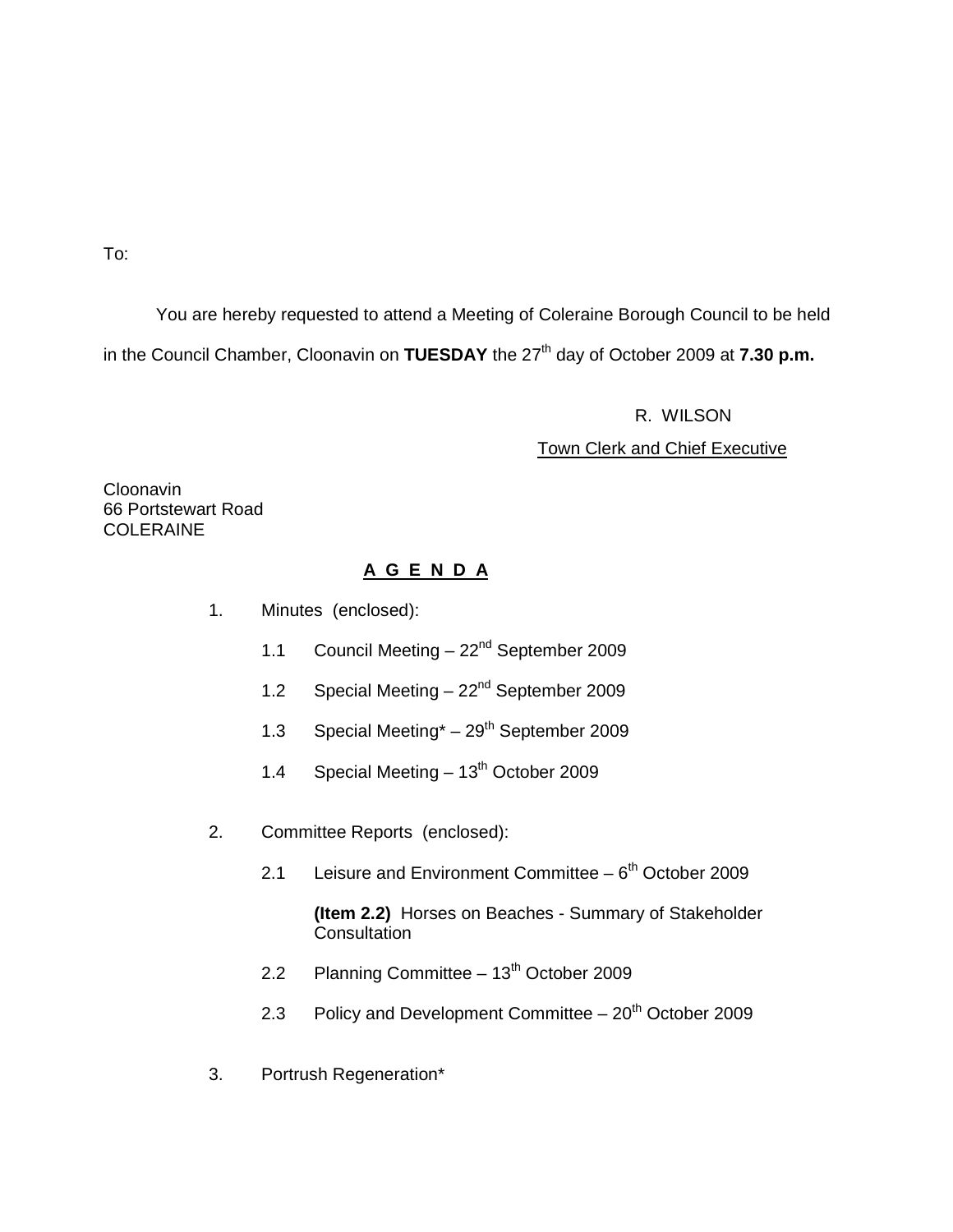- 4. Correspondence, including inter alia:
	- (a) Letter dated  $6<sup>th</sup>$  October 2009 from Ballymena Borough Council regarding British Forces Post Offices in Mainland Europe
	- (b) Letter dated  $14<sup>th</sup>$  October 2009 from Newry & Mourne District Council regarding Implementation of the NI Autism Bill
	- (c) Reports available in Members' Library (List enclosed)
- 5. Consultation List (enclosed)
- 6. Documents for Sealing

# **Enclosed for Information:**

- (i) Letter from Jim Stewart, CBE, Chairman of Northern Health & Social Care Trust regarding the appointment of Colm Donaghy to the post of Chief Executive of the Northern Trust.
- (ii) Neagh Bann News Autumn 2009 Issue 16
- (iii) NI Bureau Newslink Summer Issue 2009
- (iv) Planning Information

# **\* Recommended for consideration "In Committee"**

To: Each Member of Council 23<sup>rd</sup> October 2009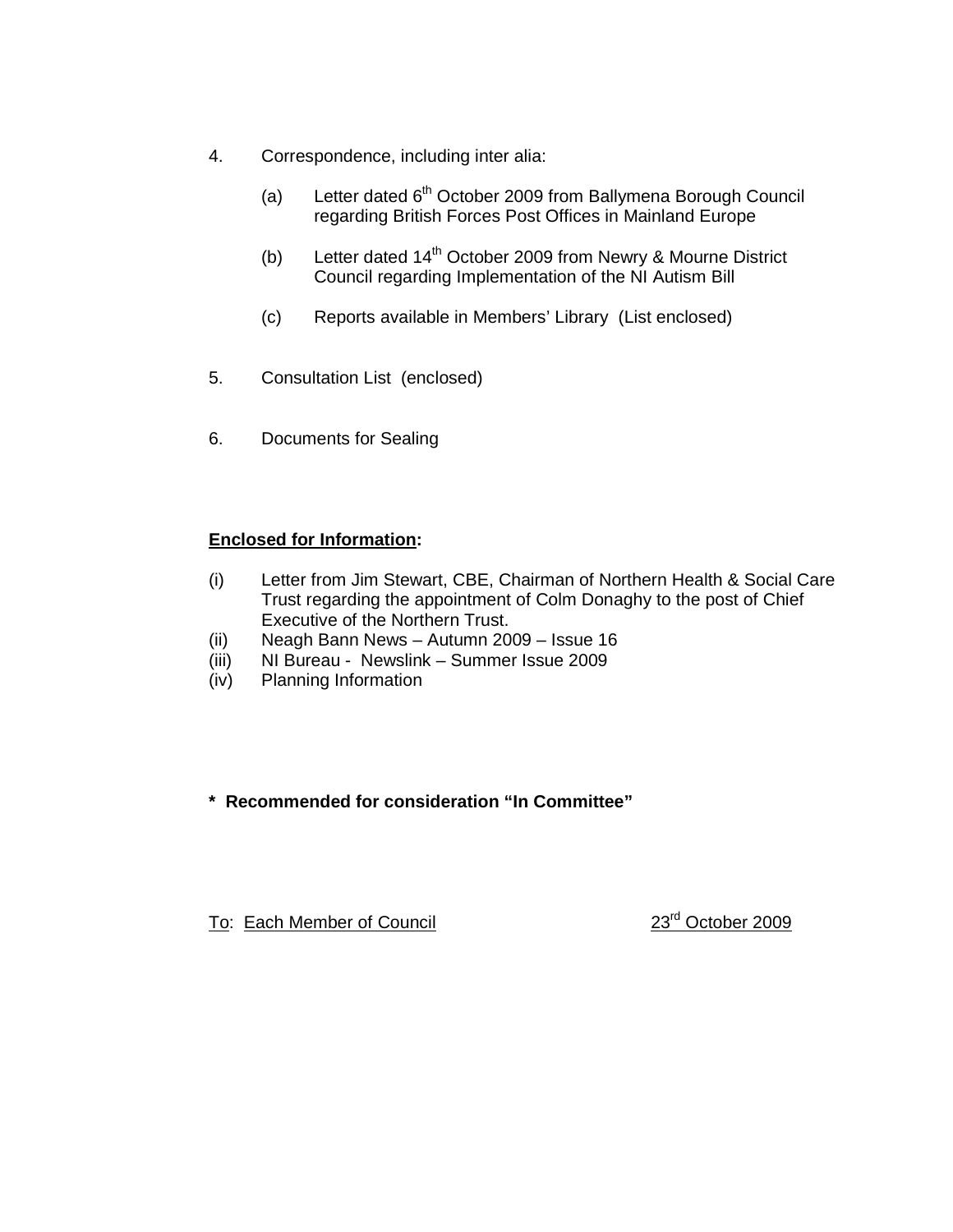# **COLERAINE BOROUGH COUNCIL**

Minutes of proceedings of Coleraine Borough Council held in the Council Chamber, Cloonavin, on Tuesday, 22nd September, 2009 at 7.35 pm.

- **Convened:** As per notice attached **Present:** The Mayor, Councillor S. Gilkinson, in the Chair **Aldermen** W. T. Creelman W. J. McClure **Councillors** C. S. Alexander (Ms.) E. P. Fielding (Mrs.) D. D. Barbour B. Fitzpatrick O. M. Church (Mrs.) N. F. Hillis A. S. Cole B. Leonard T. J. Deans R. A. McPherson
- **Officers in** Town Clerk and Chief Executive, Director of Environmental Health, **Attendance:** Director of Corporate Services, Head of Leisure Services, Head of Development Services, Head of Performance, Policy and Governance, Senior Technical Officer, Administrative Officer and Administrative Assistant.
- **Apologies:** Aldermen Mrs. Black, Mrs. Hickey and McClarty and Councillor Dallat.

# **Also in**

**Attendance:** Mr. Peter Fleming, Fleming Mounstephen (Items 1.0 – 2.3)

# **1.0 MINUTES**

The Minutes of the Council Meeting of 25<sup>th</sup> August, 2009 and the Special Meeting of 1<sup>st</sup> September, 2009 were confirmed and signed.

Matters arising:

# **1.1 Council Meeting**

1.1.1 Kelvin Project

This matter would be considered 'In Committee' at the end of the meeting.

# **2.0 COMMITTEE REPORTS**

# **2.1 Planning Committee – 25th August, 2009**

 The Deputy Chairman, Alderman McClure, moved the adoption of the Planning Committee Report; this was duly seconded by Councillor McPherson and agreed.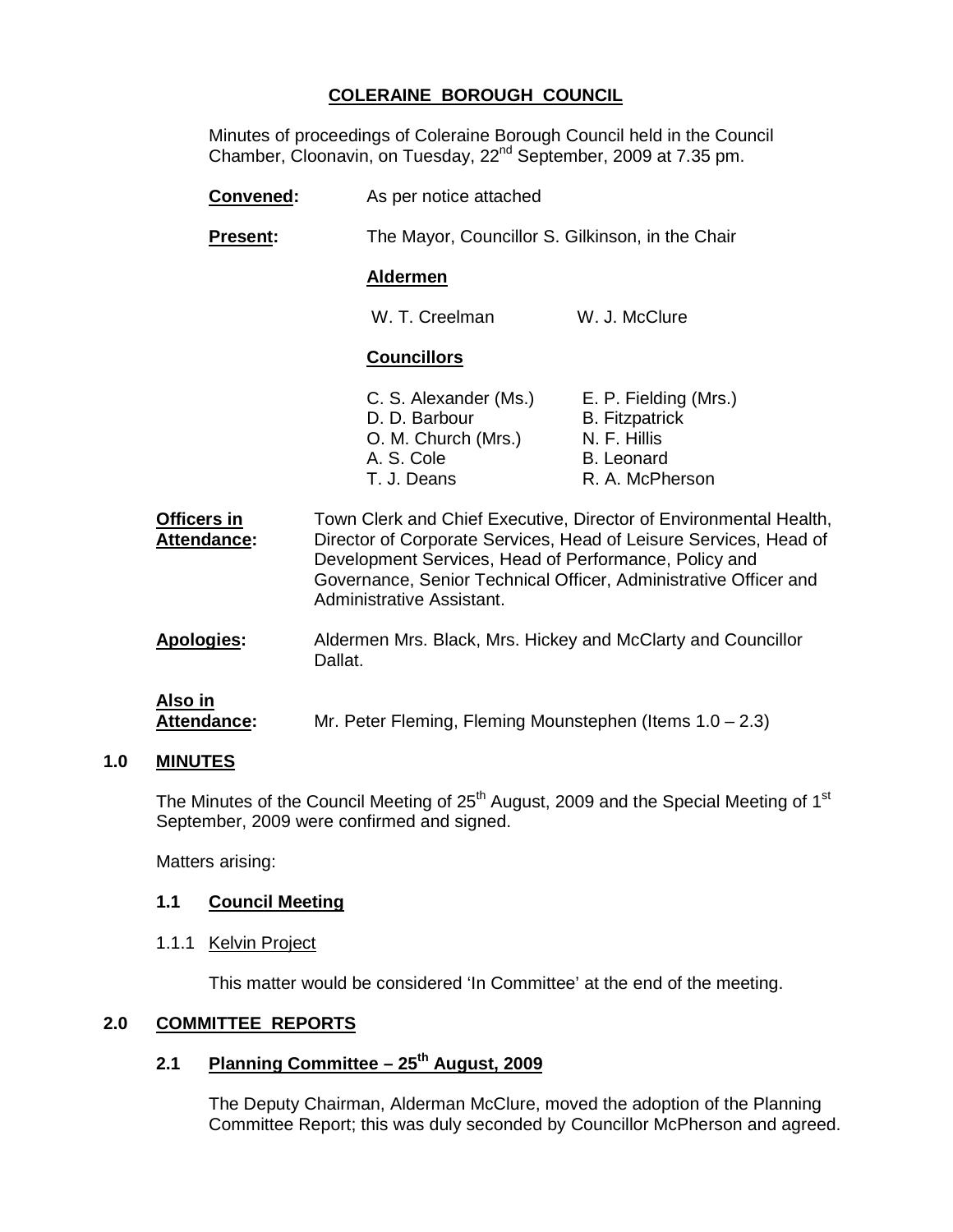# **2.2 Leisure and Environment Committee – 1st September, 2009**

 The Chairman, Councillor Cole, moved the adoption of the Leisure and Environment Committee Report; this was duly seconded by Alderman Creelman and agreed.

#### **2.3 Planning Committee – 8th September, 2009**

 The Chairman, Alderman McClure, moved the adoption of the Planning Committee Report; this was duly seconded by Alderman Creelman.

Matters arising:

#### 2.3.1 Reform of the Planning System in Northern Ireland

 The Chairman welcomed Mr. Peter Fleming who was in attendance to answer members' questions on the draft response to this DoE consultation paper (previously supplied).

 During a period of discussion, Mr. Fleming noted members' comments and clarified various issues. A submission paper from Portstewart Vision/Causeway Coast Communities Consortium in relation to sustainability appraisals was circulated for inclusion in the response.

#### **Agreed:**

On the proposal of Councillor McPherson and seconded by Councillor Ms. Alexander, that the draft response be agreed as Council's submission, subject to the inclusion of members' and the Portstewart Vision/Causeway Community Consortium's, comments.

#### 2.3.2 NILGA Planning Reform Consultation Draft Response

 Consideration was given to the draft response to this NILGA consultation document (previously supplied).

 During a period of discussion and, in response to members' queries, Mr. Fleming confirmed that whilst the general thrust of the NILGA response was similar to Council's, there were minor differences.

# **Agreed:**

On the proposal of Councillor Deans and seconded by Councillor Hillis, that Council's submission be endorsed and that the NILGA submission be taken as read.

The Committee Report was agreed.

# **2.4 Policy and Development Committee – 15th September, 2009**

 The Chairman, Councillor Barbour, moved the adoption of the Policy and Development Committee Report; this was duly seconded by Councillor Deans.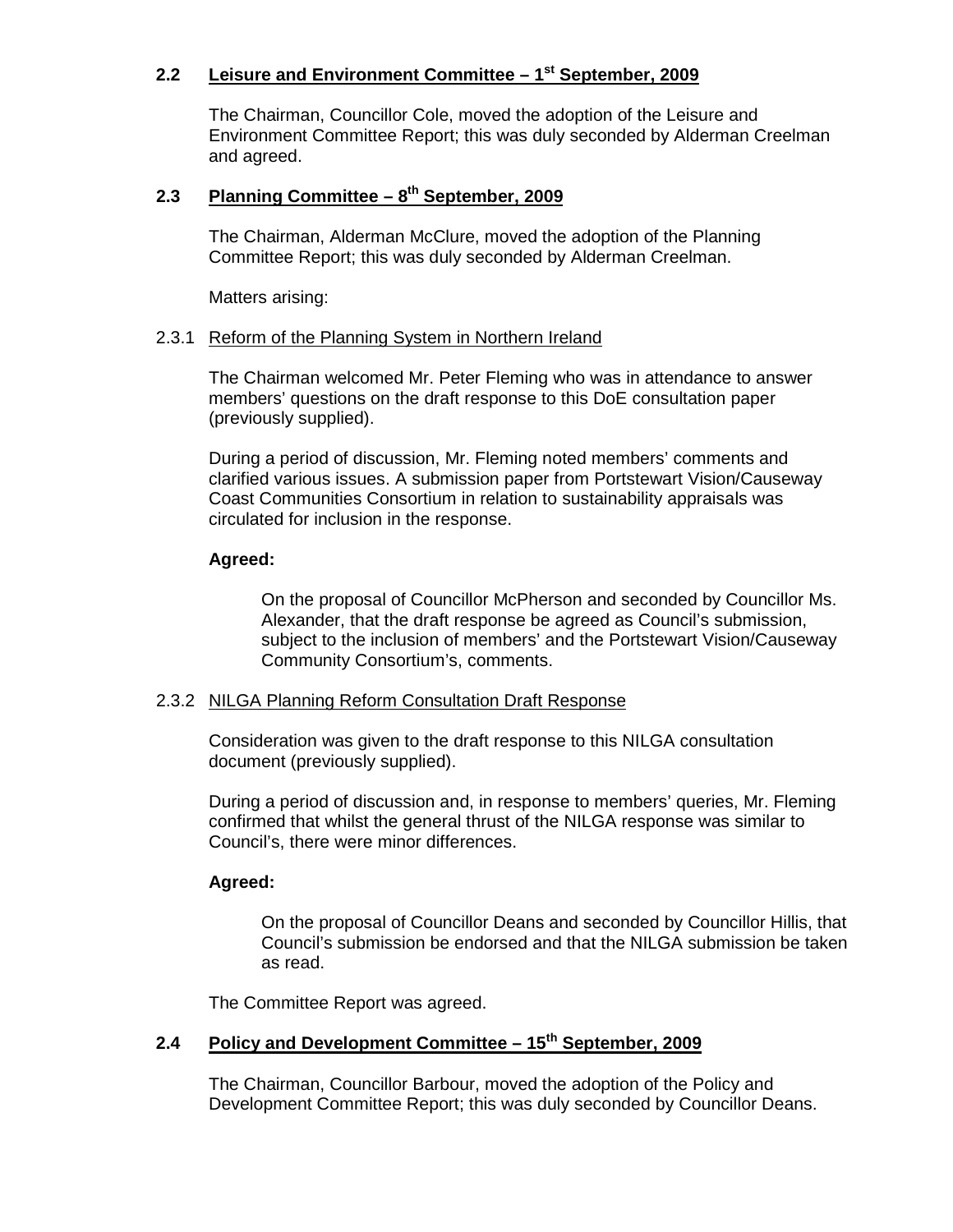Matters arising:

# 2.4.1 In Committee

 It was agreed that the following items be held 'In Committee' at the end of the meeting:

- (i) NW 200
- (ii) Land and Property

# 2.4.2 Military 'Return Home' Event

 Members commended the Head of Performance, Policy and Governance, and officers involved in the organisation of this event, on the success of the day.

# 2.4.3 Portrush Regeneration Manager

 In response to a member's comments, the Head of Development Services advised that the interview process for this post was underway and that an outcome should shortly result.

 During a period of discussion, concern was expressed at the length of time since the last meeting of the Portrush Regeneration Group and that representative Councillors had not received a recent briefing.

# **Agreed:**

That a meeting be convened.

# 2.4.4 University of Ulster

 Members noted that the Northern Ireland Assembly Committee for Employment and Learning at its meeting on  $9<sup>th</sup>$  September, 2009 had agreed to write to the University of Ulster expressing concerns about the proposal to close the crèche facility and also to request information on the associated Equality Impact Assessment.

# **Agreed:**

That details of any replies to its letter be requested from the Committee for Employment and Learning, prior to the meeting with the Vice-Chancellor and Provost.

# 2.4.5 Professor Alan Sharp

 Members noted that Professor Sharp would shortly be retiring from his position with the University of Ulster.

# **Agreed:**

 That a letter be sent to Professor Sharp conveying Council's thanks and best wishes on his upcoming retirement and that a reception be held to mark his retirement.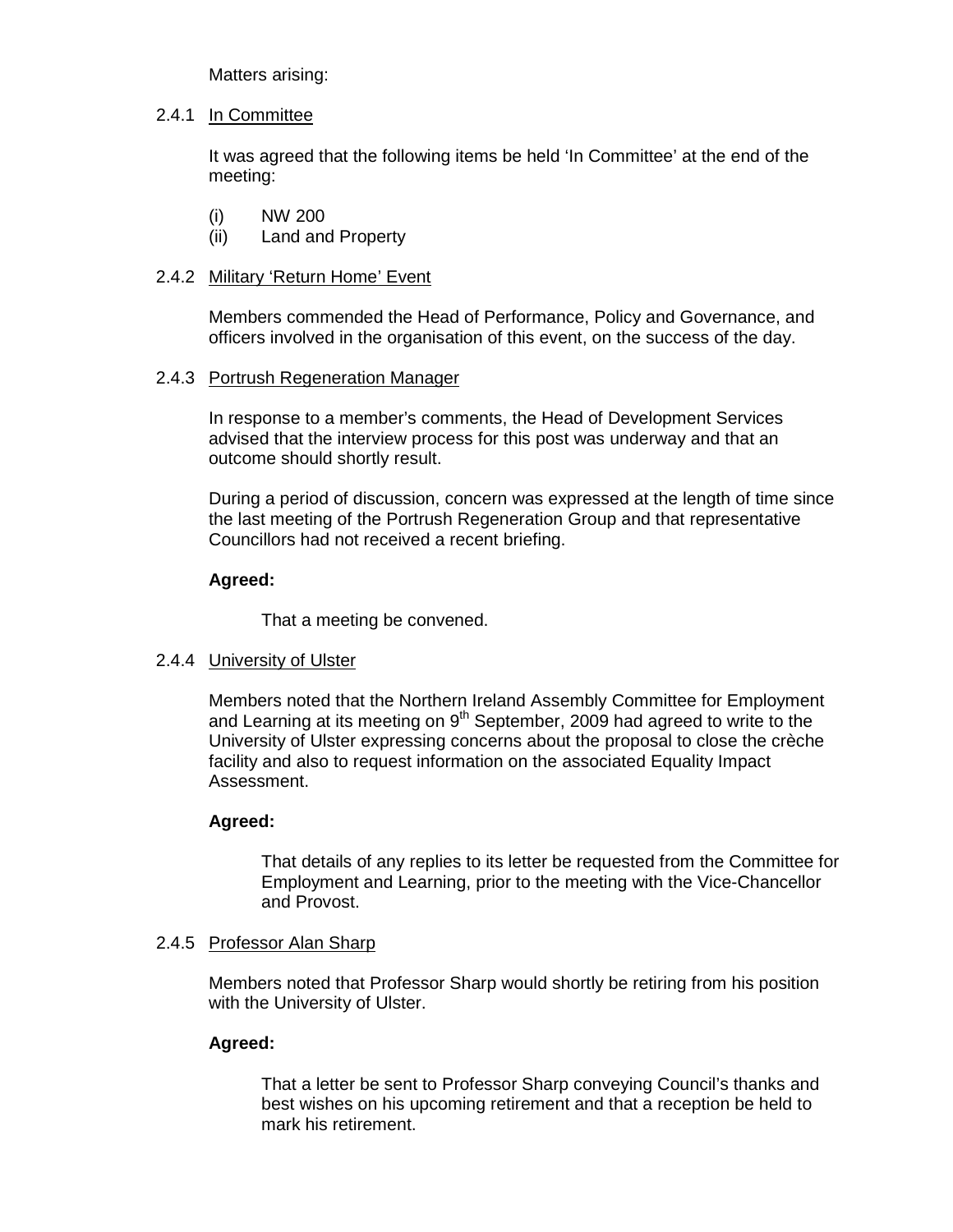## 2.4.6 Appointments

.

 Members noted that the document on the Local Government Reform Vacancy Control System had now been received, for implementation from 1<sup>st</sup> October, 2009.

# **3.0 TECHNICAL SERVICES' REPORT**

 Consideration was given to the Report of the Head of Technical Services (previously supplied).

#### **3.1 Entertainment Licences**

#### 3.1.1 Entertainment Complex, The Playhouse, 47 Main Street, Portrush

 An application for the grant of an Entertainment Licence had been received from Mr. A Murphy, AJM Event Management Ltd.

Days and times on which it is intended to provide entertainment:

| Monday/Tuesday - Saturday/Sunday | 11.30 am $-$ 1.00 am  |
|----------------------------------|-----------------------|
| Sunday                           | 12.30 $pm -$ midnight |

#### **Agreed:**

 That Council approve the grant of the licence for a period of six months in order that Council may monitor the performance of the complex with particular emphasis on management procedures and noise disturbance and subject to compliance with NI Fire & Rescue Service recommendations and all other requirements requested by Council's Licensing Department and the following special conditions:

- All requirements as contained within Nightsafe Coleraine Code of Best Practice 2008.
- All door supervisors employed to be registered with a scheme recognised by Coleraine Borough Council.

# **4.0 TAR BURN DRAINAGE SCHEME, PORTRUSH**

Read letter from Gibson (Banbridge) Ltd., contractors on this scheme, advising that the re-opening of the Parker Avenue road closure at the Ballywillin Road junction, scheduled for  $19<sup>th</sup>/20<sup>th</sup>$  September, would be delayed for two to three weeks due to poor ground conditions.

# **5.0 FOR INFORMATION**

Members noted the following correspondence (previously supplied).

- Letter dated 2<sup>nd</sup> September, 2009 from Department of the Environment, Local Policy Division regarding Advance Notice – Birthday Honours 2010.
- Reports available in Members' Library.
- Consultation list.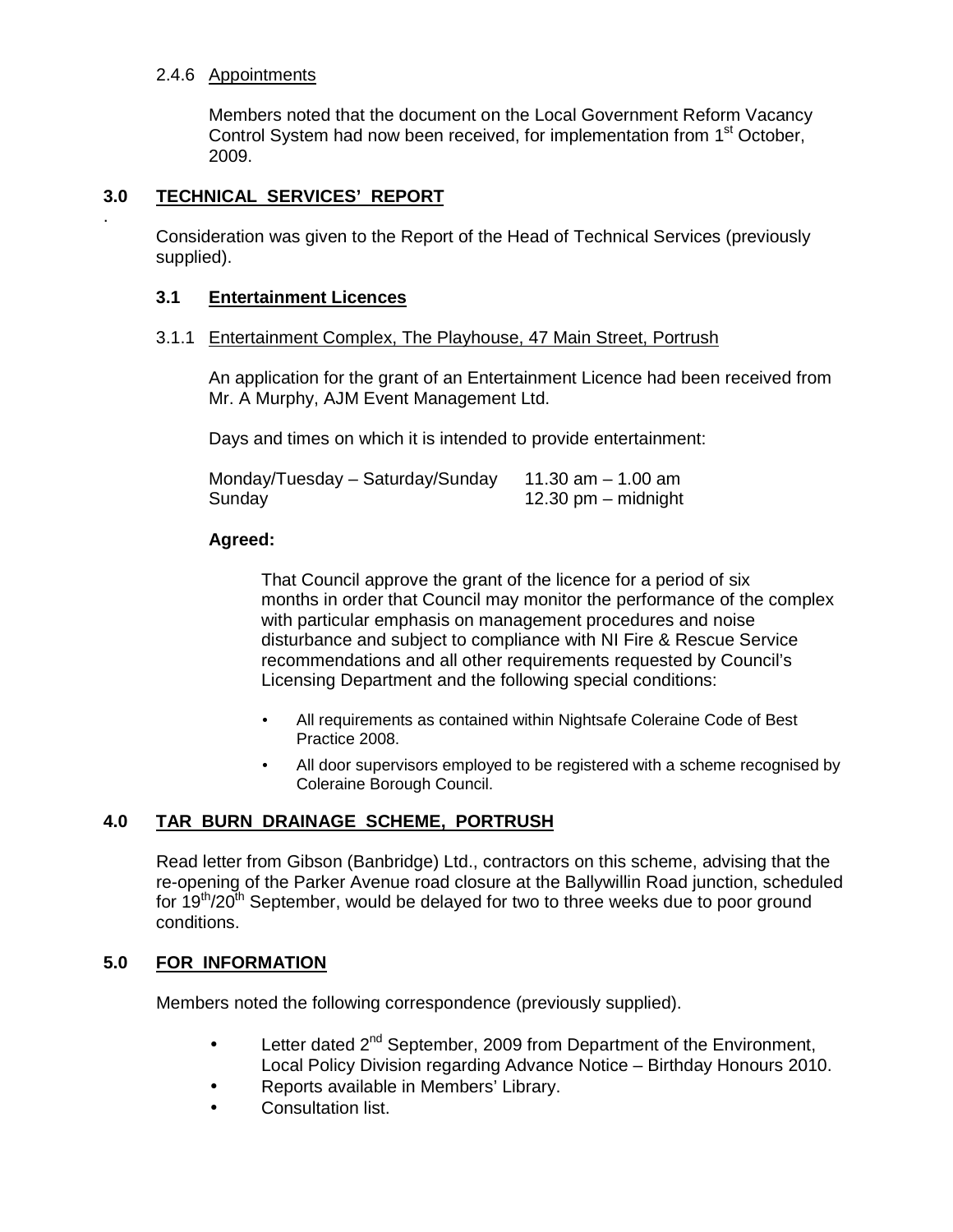# **6.0 DOCUMENTS FOR SEALING**

Resolved:

That the following documents be sealed:

| 1. | <b>Wayleave Agreement</b> | Virgin Media on behalf of AVX,<br>Coleraine, Hillmans Way, Coleraine.                                                                                  |
|----|---------------------------|--------------------------------------------------------------------------------------------------------------------------------------------------------|
| 2. | Licence                   | Secretary of State for Communities<br>and Local Government, Council and<br>R and N Dormans<br>MCA Control Room at Unit 10<br>Gateside Road, Coleraine. |
| 3. | Charge Deed               | <b>Coleraine West Community Centre</b><br>Replacement<br>Council to DSD.                                                                               |
| 4. | <b>Cemetery Titles</b>    | Grant of Right of Burial -<br>Deeds Register Nos. 3558 - 3564<br>Advanced Deed Register - Nil                                                          |
|    |                           | Agherton                                                                                                                                               |
|    |                           | 3<br>Ballywillan                                                                                                                                       |
|    |                           | Coleraine<br>2                                                                                                                                         |
|    |                           | Kilrea                                                                                                                                                 |

Portstewart 1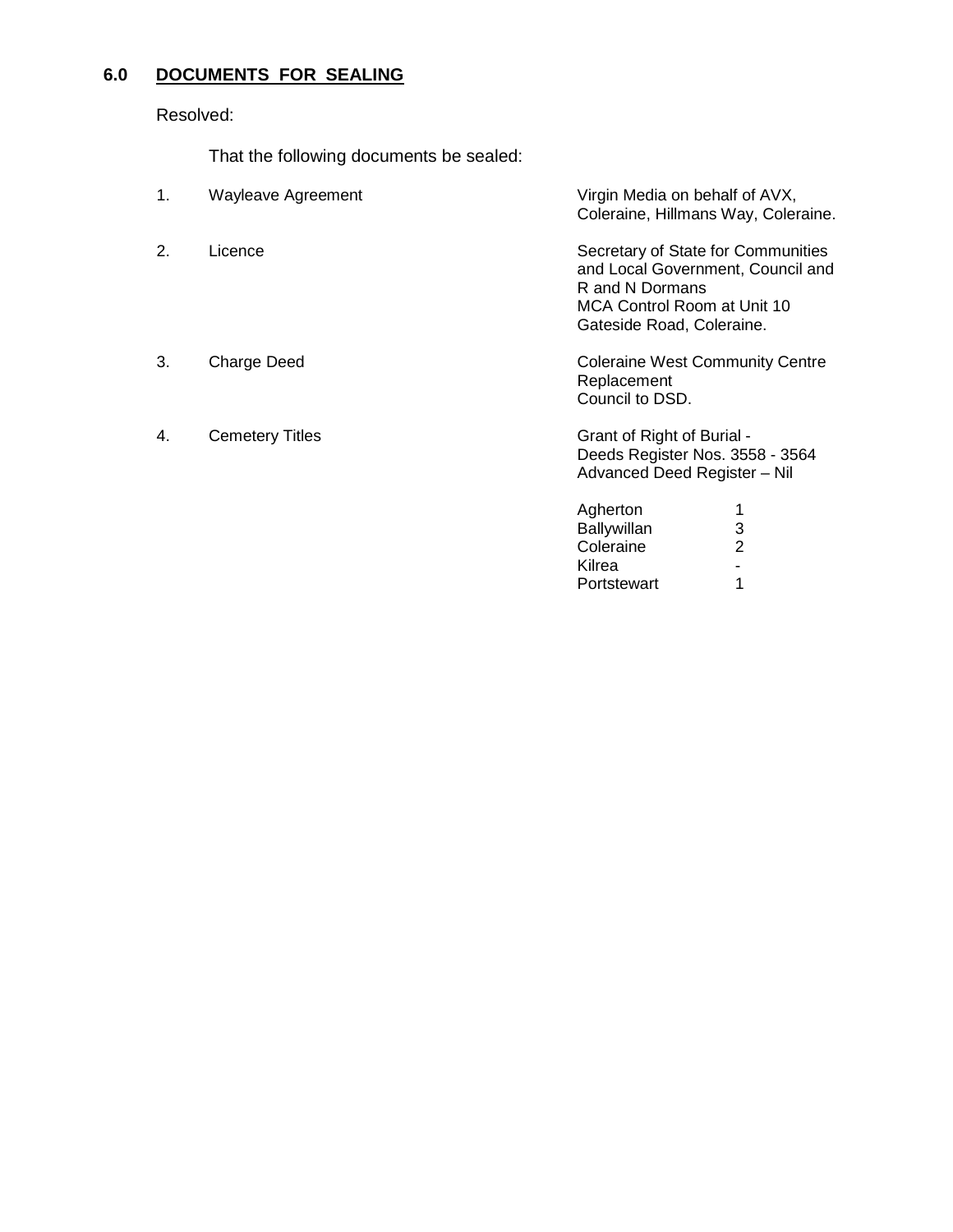#### **SPECIAL MEETING**

# **22nd September, 2009.**

|     | Convened:                  | To receive presentation from Victim Support NI                    |                                                               |  |
|-----|----------------------------|-------------------------------------------------------------------|---------------------------------------------------------------|--|
|     | <b>Present:</b>            | The Mayor, Councillor S. Gilkinson                                |                                                               |  |
|     |                            | <b>Aldermen</b>                                                   |                                                               |  |
|     |                            | W. J. McClure                                                     |                                                               |  |
|     |                            | <b>Councillors</b>                                                |                                                               |  |
|     |                            | D. D. Barbour<br>O. M. Church (Mrs.)<br>A. S. Cole<br>T. J. Deans | <b>B.</b> Fitzpatrick<br><b>B.</b> Leonard<br>R. A. McPherson |  |
|     | Officers in<br>Attendance: |                                                                   | Administrative Officer and Administrative Assistant           |  |
|     | Apologies:                 | Dallat                                                            | Aldermen Mrs. Black, Mrs. Hickey and McClarty; Councillor     |  |
| 1.0 | <b>WELCOME</b>             |                                                                   |                                                               |  |

The Mayor welcomed everyone to the Meeting. He extended a special welcome to Ms. Hazel Derby and Ms. Janet Lynn, Ballymena Victim Support, who were in attendance to update members on the work of Victim Support NI.

# **2.0 VICTIM SUPPORT NI**

The representatives outlined the structure of Victim Support NI which was volunteer driven, with an outreach service manned by local volunteers from all areas, providing free and confidential assistance to clients. They then elaborated on the services provided by the organisation:

- Victim support available to anyone who considered themselves to be a victim of crime.
- Witness service providing reassurance and information before, during and after a court case.
- Criminal injuries compensation service free help to make a compensation claim.

The representatives then answered members' questions on the services provided by Victim Support and its role in lobbying and liaison with other bodies.

The Mayor thanked the representatives for their informative presentation.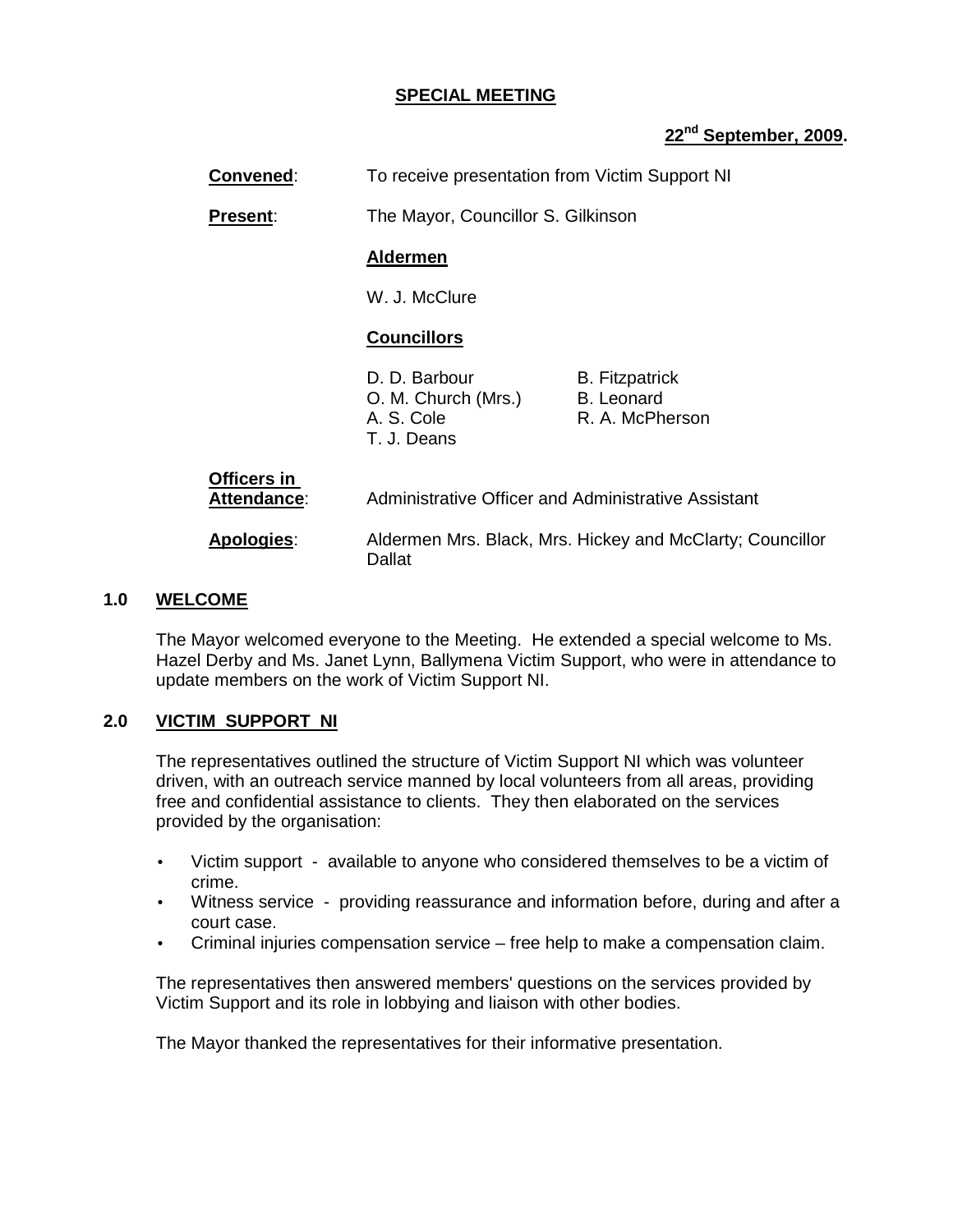# **SPECIAL MEETING**

# **13th October, 2009.**

| Convened:                                | To receive a presentation from Professor<br>Richard Barnett, Vice Chancellor and<br>Professor Robert Hutchinson, Provost and<br>Dean, University of Ulster |                                                                                           |
|------------------------------------------|------------------------------------------------------------------------------------------------------------------------------------------------------------|-------------------------------------------------------------------------------------------|
| <b>Present:</b>                          | The Deputy Mayor, Councillor W. A. King<br>in the Chair                                                                                                    |                                                                                           |
|                                          | <b>Aldermen</b>                                                                                                                                            |                                                                                           |
|                                          | E. T. Black (Mrs.)<br>W. T. Creelman<br>M. T. Hickey (Mrs.)                                                                                                | D. McClarty<br>W. J. McClure                                                              |
|                                          | <b>Councillors</b>                                                                                                                                         |                                                                                           |
|                                          | C. S. Alexander (Ms.)<br>J. M. Bradley<br>O. M. Church (Mrs.)<br>A. S. Cole<br>J. J. Dallat                                                                | T. J. Deans<br><b>B.</b> Fitzpatrick<br>N. F. Hillis<br><b>B.</b> Leonard<br>A. McQuillan |
| <b>Officers in</b><br><b>Attendance:</b> | Head of Development Services, Economic Development<br>Manager and Administrative Assistant                                                                 |                                                                                           |
| <b>Apologies:</b>                        | The Mayor, Councillors Barbour, Mrs. Fielding,<br>Mrs. Johnston, McLaughlin and McPherson                                                                  |                                                                                           |

# **1.0 WELCOME**

 The Chairman welcomed Professors Barnett and Hutchinson who were in attendance to update members on developments at the University of Ulster.

# **2.0 BRIEFING PAPER**

 A Briefing Paper, prepared by the Head of Development Services, had been previously circulated to each member.

# **3.0 PRESENTATION**

 Professor Barnett updated members on general matters and recent plans and elaborated on various issues including:

- Overall University Highlights;
- National Student Survey;
- Key areas of Teaching Provision at Coleraine;
- Employability examples of courses at Coleraine;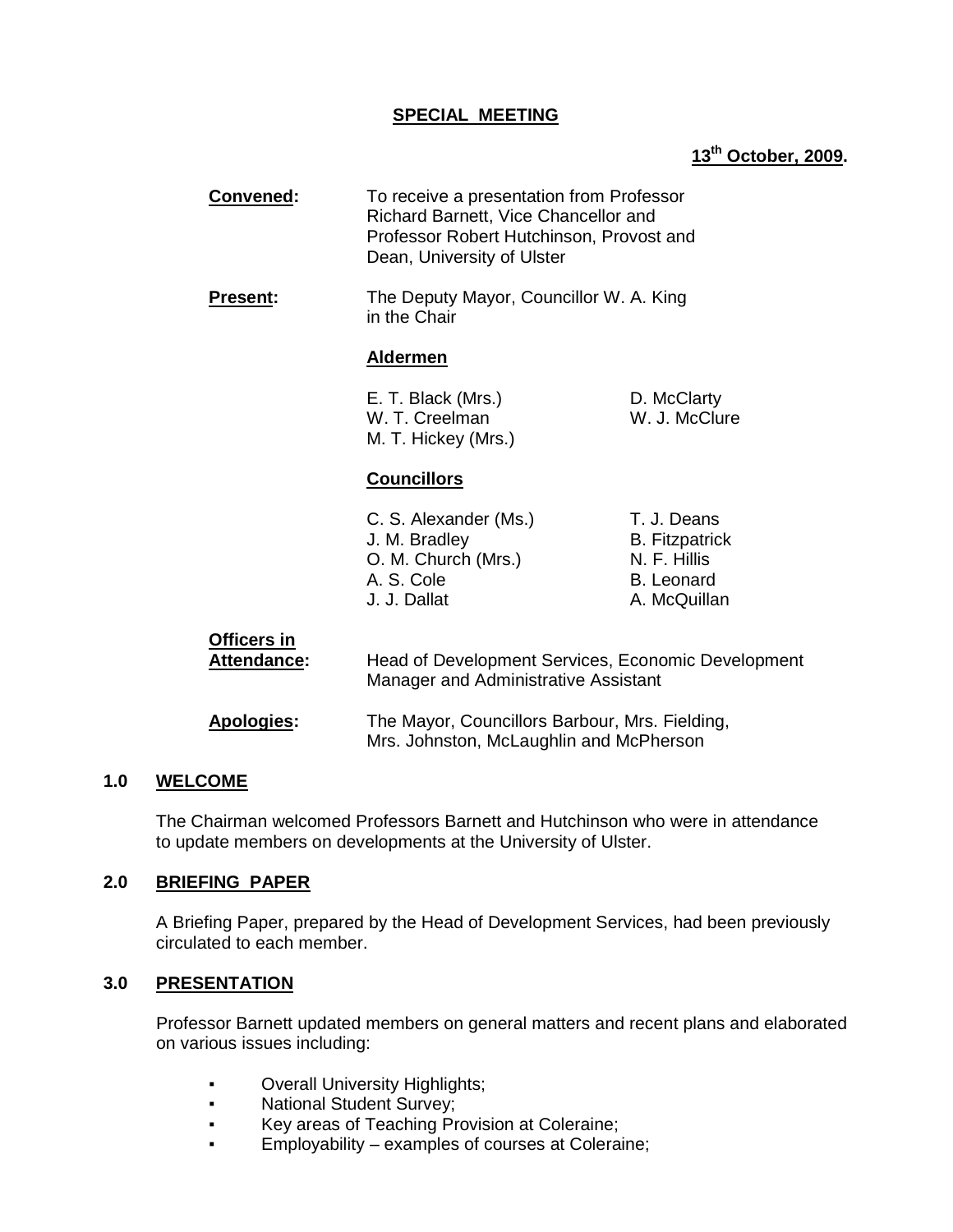- Popular courses at Coleraine;
- **Travel and Tourism Increase in students;**
- Major Infrastructure Development at Coleraine including new sports centre costing £7.5m;
- **•** Academic Enterprise including the review of the Business Park potential on Coleraine campus over the coming academic year.

 Reference was also made to the review of crèche facilities in order to provide continued support for child care at the University.

 The Professors then answered various members' questions. Members again expressed their desire for regular meetings with the University and it was noted that Professor Hutchinson would be formalising links in order to strengthen the commitment to Council and to Coleraine.

The Deputy Mayor thanked the representatives for their informative presentation.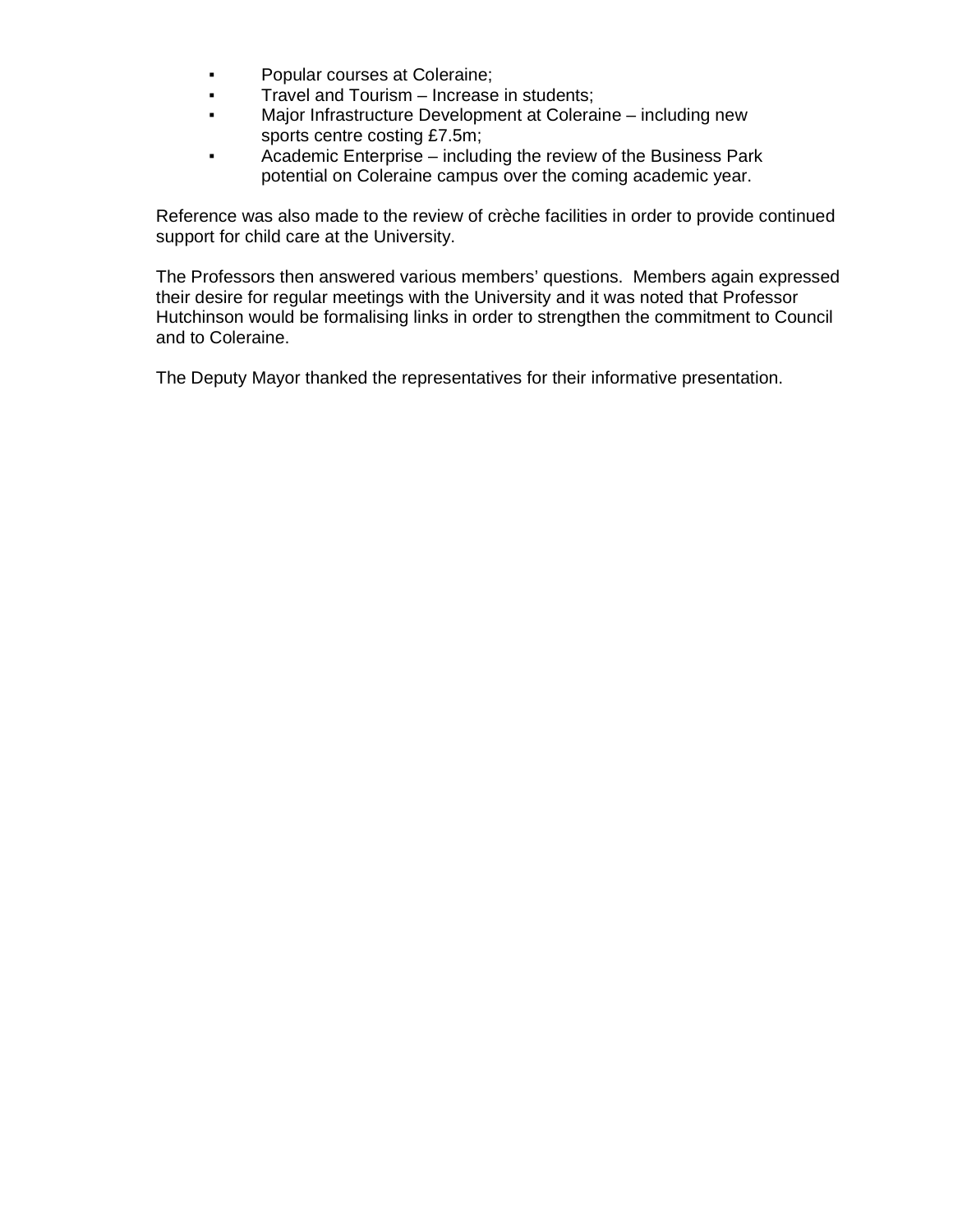# **LEISURE AND ENVIRONMENT COMMITTEE**

# **6 thOctober, 2009.**

| <b>Present:</b> | Councillor A. S. Cole, in the Chair |
|-----------------|-------------------------------------|
|                 |                                     |

The Mayor, Councillor S. Gilkinson

The Deputy Mayor, Councillor W. A. King

#### **Aldermen**

| W. T. Creelman      | D. McClarty   |
|---------------------|---------------|
| M. T. Hickey (Mrs.) | W. J. McClure |

#### **Councillors**

|               | C. S. Alexander (Ms.)  | E. P. Fielding (Mrs.) |
|---------------|------------------------|-----------------------|
|               | (Items $1.0 - 4.5.2$ ) | <b>B.</b> Fitzpatrick |
| D. D. Barbour |                        | (Items $1.0 - 6.0$ )  |
| J. M. Bradley |                        | N. F. Hillis          |
|               | (Items $2.2 - 7.2$ )   | <b>B.</b> Leonard     |
|               | O. M. Church (Mrs.)    | (Items $1.0 - 6.0$ )  |
| J. J. Dallat  |                        | R. A. McPherson       |
| T. J. Deans   |                        | A. McQuillan          |
|               | (Items $1.0 - 4.5.2$ ) | (Items $1.0 - 2.2$ )  |

# **Officers in**

**Attendance:** Director of Environmental Health, Senior Technical Officer, Head of Leisure Services, Martin Kumbani and Administrative Assistant.

#### **Apologies:** Councillor Mrs. Johnston

#### **1.0 WELCOME**

The Chairman welcomed everyone to the meeting.

# **2.0 ENVIRONMENTAL HEALTH REPORT**

The Report of the Director of Environmental Health was considered (previously supplied).

# **2.1 Legal Proceedings**

It was agreed to discuss these proceedings "In Committee" at the end of the meeting.

# **2.2 Horses on Beaches – Summary of Stakeholder Consultation**

Consideration was given to information on this topic, as detailed in the report.

It was proposed by Councillor Bradley and seconded by Alderman McClarty: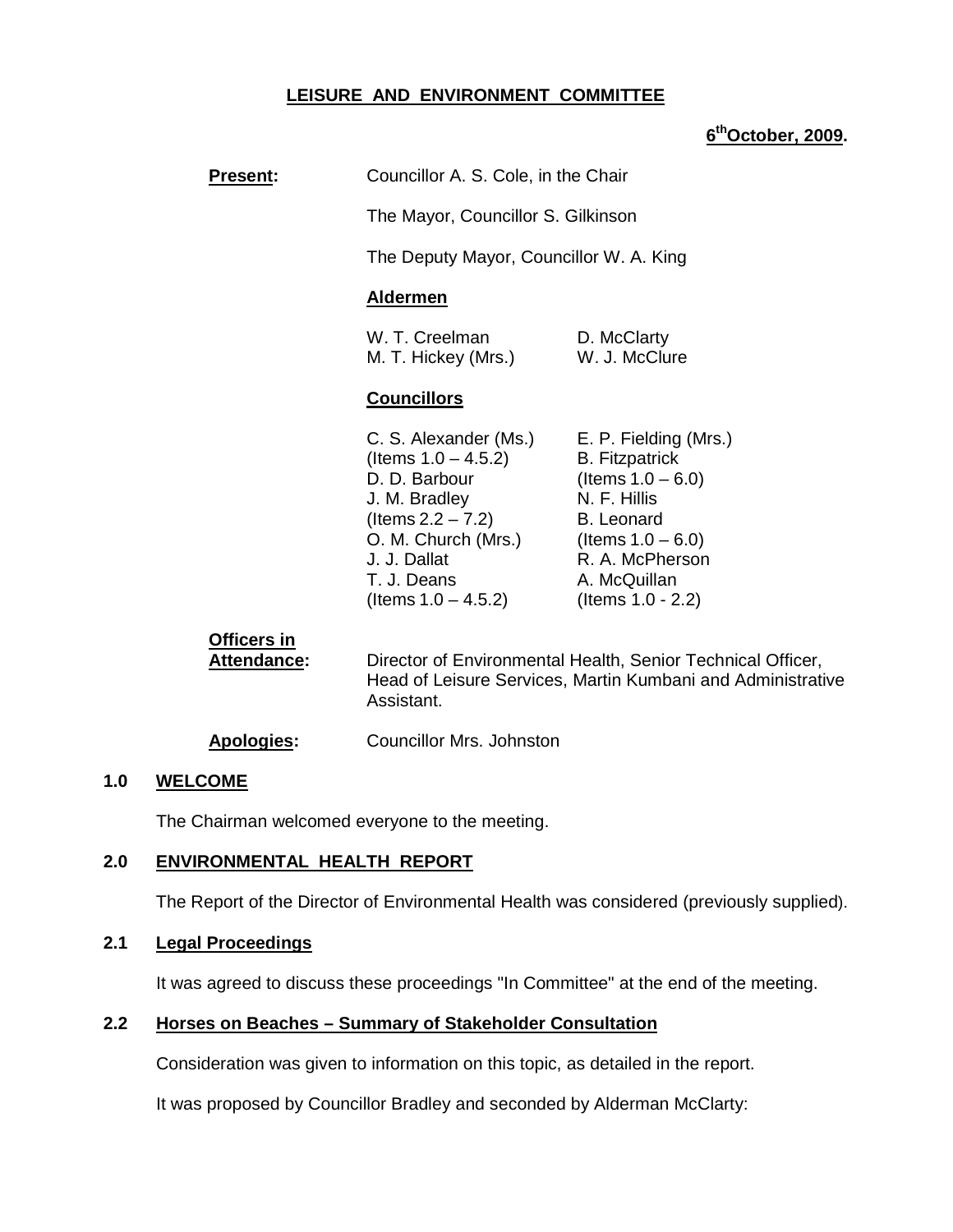That Council defer making a decision to authorise the preparation of a draft policy for consultation and equality impact assessment until the Council Meeting on 27<sup>th</sup> October, 2009 to enable members to receive information which Councillor Bradley was in possession of which he felt would help members in making a decision.

 A full discussion ensued and the Director of Environmental Health advised that there was a Minute from 1994 detailing times which horses could be on beaches. A member requested that this Minute/current policy also be circulated.

 On being put to the meeting, twelve members voted in favour and no members voted against, therefore, the proposal was carried.

#### **Recommended:**

 That Council defer making a decision to authorise the preparation of a draft policy for consultation and equality impact assessment until the Council Meeting on 27<sup>th</sup> October, 2009 to enable members to receive information which Councillor Bradley was in possession of which he felt would help members in making a decision.

# **2.3 Amendment to Approval of Meat Products Establishment under EC Regulation 853/2004**

#### **Recommended:**

 That the existing approval in respect of the following establishment be amended to reflect that the business is now manufacturing additional products, namely cooked smoked and cured pork joints and cuts:

Kabanos Coleraine, 50 Quilly Road, Coleraine

# **2.4 Chief Environmental Health Officers' Group Focused Food Safety Audit**

Consideration was given to this audit, as detailed in the report.

#### **Recommended:**

 That Council approve the Audit Action Plan, as detailed in Appendix 1 of the report.

# **2.5 Swine Flu – Update to Members**

Consideration was given to this update, as detailed in the report.

#### **Recommended:**

- (a) That members continue to support Officers in the preparation of contingencies for service delivery in the event of an escalation of Swine Flu.
- (b) That subject to a satisfactory Memorandum of Understanding, members agree that identified Council premises may be made available for the distribution of antivirals to the Health and Social Care Board.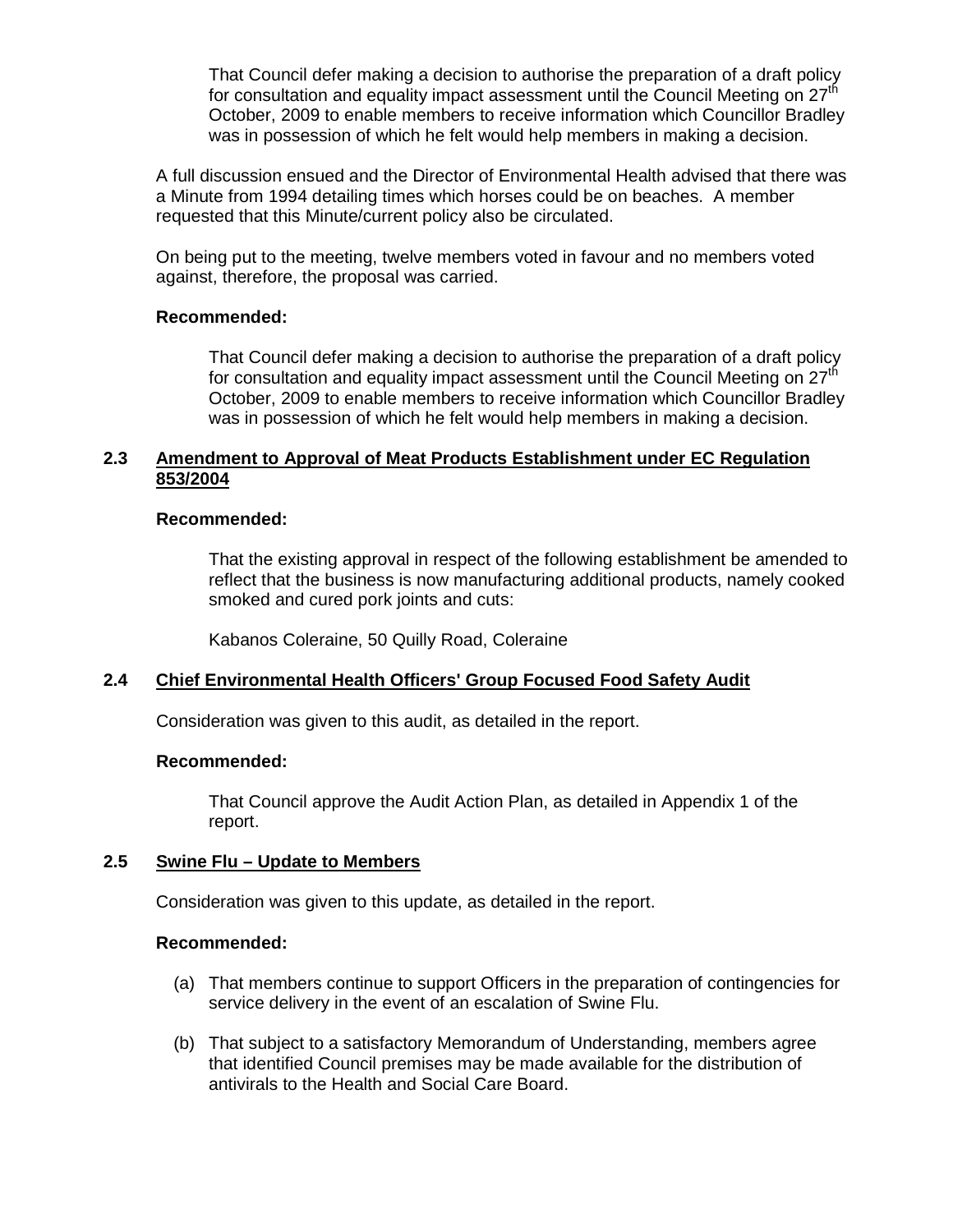# **2.6 For Information**

# **2.6.1 The Public Health (Ireland) Act 1878 Malodour at Seaport Avenue, Portballintrae**

Members noted information on this topic as detailed in the report.

# **2.6.2 Outcome of Legal Proceedings The Dogs (NI) order 1983 as amended by The Dangerous Dogs (NI) Order 1991**

Members noted the undernoted details on this topic.

| (a) | Defendant: | Ms. Anne Rawle<br>47 Primrose Crescent<br>Portrush                                              |
|-----|------------|-------------------------------------------------------------------------------------------------|
|     | Offence:   | Allowing a dog to foul contrary to Article 6 of The Litter (Fixed<br>Penalty) Order (NI) 2004   |
|     | Result:    | Fine<br>£50<br>Costs<br>£70<br>Court Fees £19                                                   |
| (b) | Defendant: | Mr. Thomas Peters<br>8 Glenarm Avenue<br>Portrush                                               |
|     | Offence:   | Keeping a dog without a valid licence contrary to Article 17 (1)<br>of The Dogs (NI) Order 1983 |
|     | Result:    | Fine<br>£60 x 3<br>Costs<br>£70<br>Court Fees £32                                               |
| (c) | Defendant: | Mr. Slaney Hanson<br>6 Glenarm Avenue<br>Portrush                                               |
|     | Offence:   | Keeping a dog without a valid licence contrary to Article 17 (1)<br>of The Dogs (NI) Order 1983 |
|     | Result:    | Fine<br>£60 x 5<br>Costs<br>£70<br>Court Fees £16                                               |
| (d) | Defendant: | Ms. Sabrina Allen<br>39 Glenmanus Road<br>Portrush                                              |
|     | Offence:   | Keeping a dog without a valid licence contrary to Article 17 (1)<br>of The Dogs (NI) Order 1983 |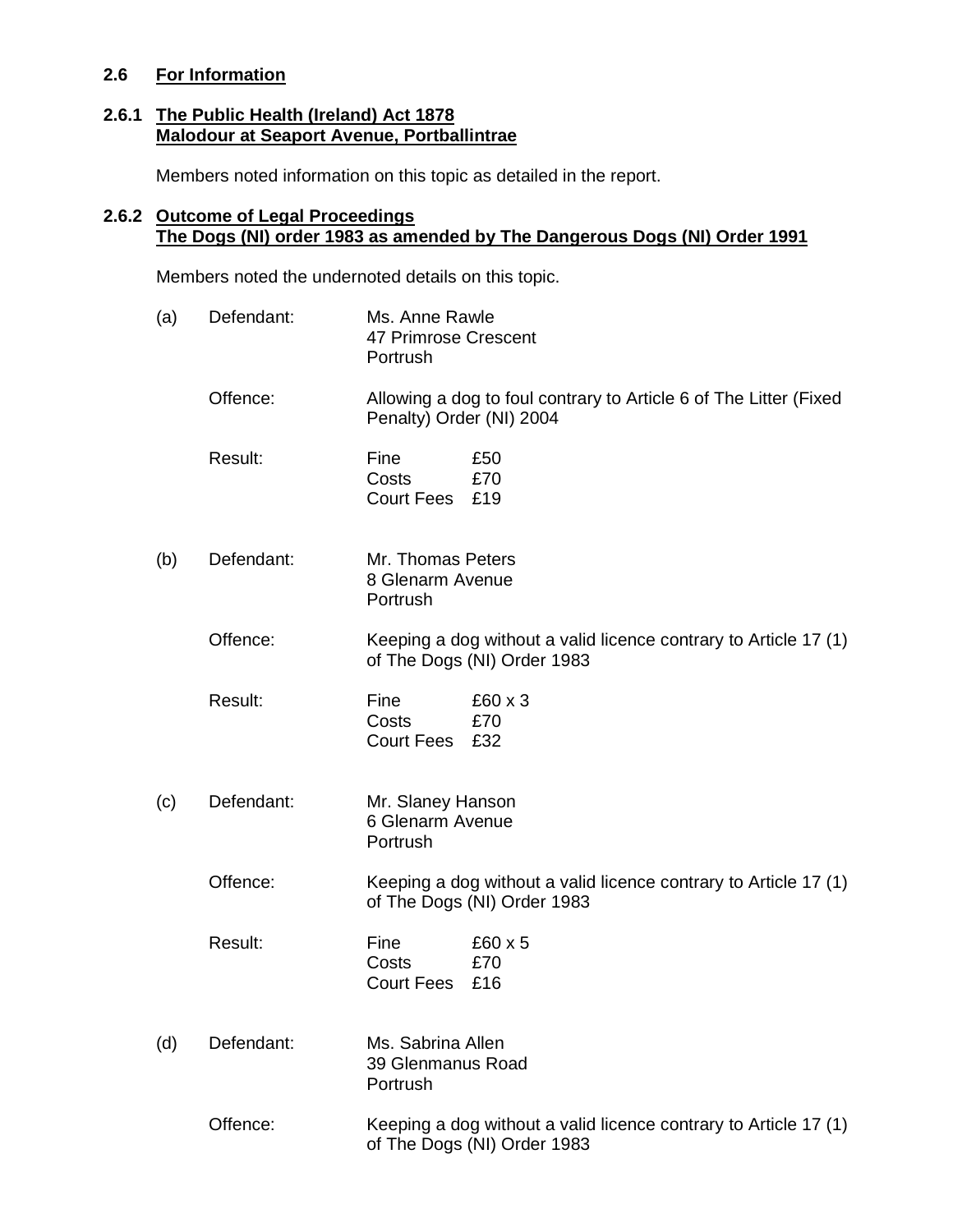Result: Fine £60 x 2 Costs £70 Court Fees £16

# **3.0 TECHNICAL SERVICES REPORT**

The Report of the Director of Technical Services was considered (previously supplied).

Matters arising:

# **3.1 DRD Roads Service**

# **3.1.1 Coleraine Parking Restrictions**

Consideration was given to information on this topic, as detailed in the report.

 Council had previously agreed that Roads Service's proposed reduction in waiting time of 30 minutes instead of 1 hour at Railway Road and Waterside, Coleraine would be too restrictive. The Senior Technical Officer advised that Roads Service had requested Council to reconsider their objection as the change was as a result of a consultation exercise with the shop owners in those areas which revealed a strong support for the introduction of a 30 minute waiting time.

 A discussion ensued with some members suggesting that the two areas be dealt with separately as they felt 30 minutes was too restrictive for Railway Road. A member suggested that Roads Service introduce a one month cautionary period.

 A member requested a breakdown of the 38 responses to ascertain which areas the results came from.

#### **Recommended:**

 That a decision be deferred to allow the Senior Technical Officer to obtain more information for the Council Meeting on  $27<sup>th</sup>$  October, 2009.

# **3.2 Street Trading**

# **3.2.1 Variation to Mobile Street Trading Licence**

 An application for a variation to a Mobile Street Trading Licence had been received from Mr. B. Clifford.

Variation to include the addition of the following streets for trading:

- Beresford Avenue, Coleraine
- Mount Street, Coleraine

Commodity sold: Ice Cream, Crisps, Mineral and Confectionery

#### **Recommended:**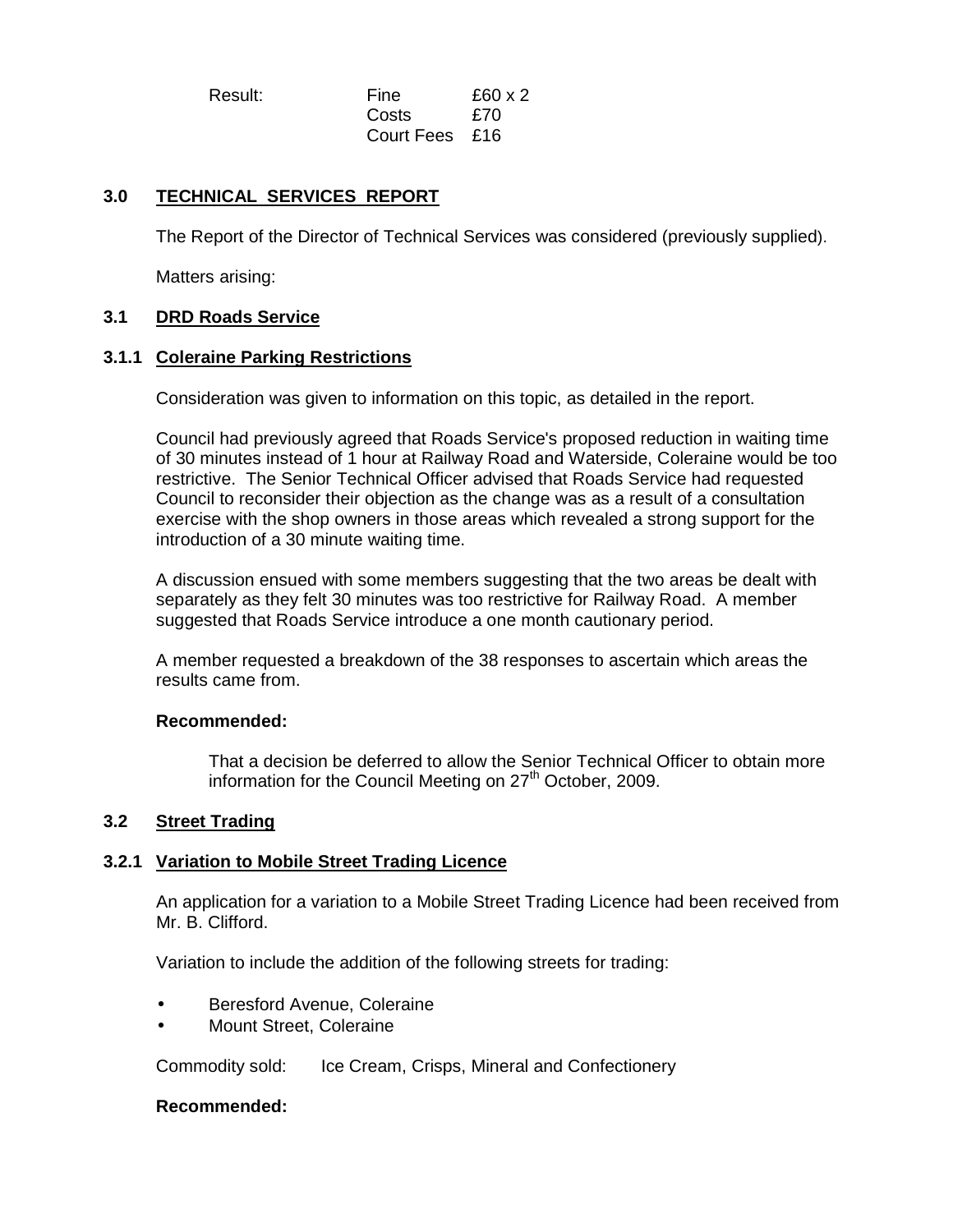That the Variation be granted subject to all licence conditions previously issued.

# **3.3 For Information**

Members noted information on the undernoted topics, as detailed in the report.

- North West Regional Waste Management Group Minutes of meetings held  $1^{st}$ July, 2009
- Commonwealth Professional Fellowship Martin Kumbani
- Building Control

# **3.3.1 Commonwealth Professional Fellowship – Martin Kumbani**

The Deputy Mayor extended a warm welcome to Mr. Martin Kumbani, Director of Engineering Services, Zomba City Assembly, who was on a three month scholarship. His main placement would be with Technical Services Department but he would also spend time in the Water Service, DRD Roads Service and NI Fire and Rescue Service.

# **4.0 LEISURE SERVICES REPORT**

 The Report of the Acting Director of Leisure Services was considered (previously supplied).

The Head of Leisure Services gave apologies for the Acting Director of Leisure Services.

Matters arising:

# **4.1 Caravan Parks – 2009 Season**

It was agreed to discuss this item "In Committee" at the end of the meeting.

# **4.2 Tender for Chairs – Peter Thompson Hall, Castlerock and Portballintrae Village Hall**

Following public advertisement, the following tenders had been received viz:

| <b>FIRM</b>                                  | <b>CASTLEROCK</b><br>(200)<br><b>COST</b> | <b>PORTBALLINTRAE</b><br>(170)<br>COST | <b>STORAGE</b><br>TROLLEY (7)<br><b>COST</b> | <b>TOTAL</b> |
|----------------------------------------------|-------------------------------------------|----------------------------------------|----------------------------------------------|--------------|
| Workshop (NI) Ltd<br><b>Belfast</b>          | £7,216.00<br>Virco V188                   | £6,133.60<br>Virco V188                | £1,718.08                                    | £15,067.68   |
| <b>Stephens Catering</b><br>Ltd, Broughshane | £6,600.00<br>Virco                        | £5,610.00<br>Virco                     | £1,390.00                                    | £13,600.00   |
| Albany DMS Ltd<br>Newtownabbey               | £6,200.00<br>Virco                        | £5,270.00<br>Virco                     | £2,280.00                                    | £13,750.00   |
|                                              | £5,300.00<br><b>FOL</b>                   | £4,505.00<br><b>FOL</b>                | £1,350.00                                    | £11,155.00   |
| Galgorm Group<br>Ballymena                   | £4,100.00<br>Virco                        | £3,485.00<br>Virco                     | £1,494.00                                    | £9,079.00    |
| Heyn Waste<br>Solutions, Belfast             | £6,900.00<br>Restall                      | £5,865.00<br>Restall                   | £2,096.00                                    | £14,861.00   |
| Merlin Industrial<br><b>Products Ltd</b>     | £6,130.00<br>Virco                        | £5,210.50<br>Virco                     | £1,540.00                                    | £12,880.00   |
| Devon                                        | £7,060.00                                 | £6,001.00                              | £1,610.00                                    | £14,671.00   |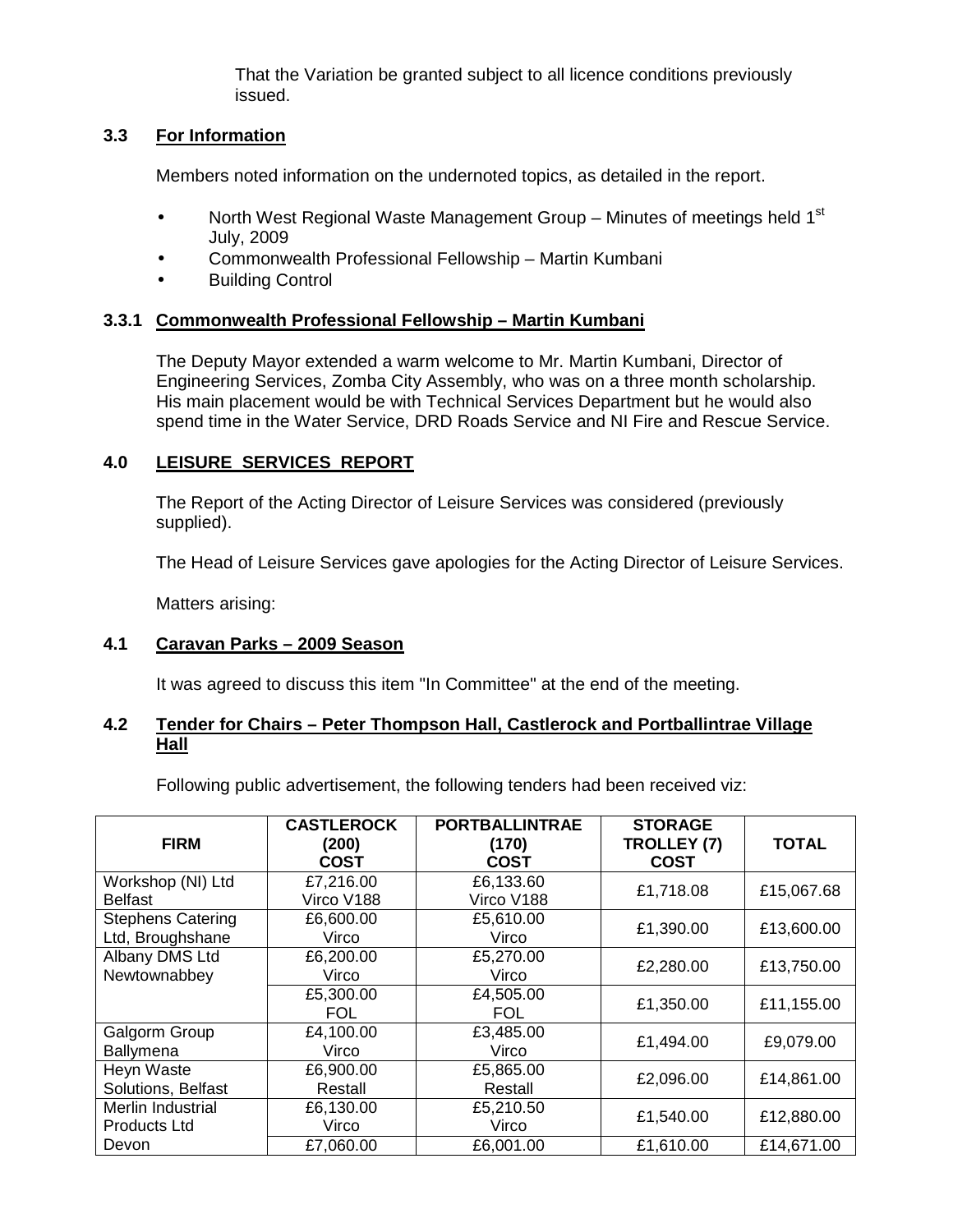|                               | Merlin 2700    | Merlin 2700 |           |            |
|-------------------------------|----------------|-------------|-----------|------------|
| <b>Limavady Printing Co</b>   | £4,700.00      | £3,995.00   | £1,248.00 | £9,943.00  |
| Ltd, Limavady                 | Dams           | Dams        |           |            |
| Monk Furniture Ltd            | £7,000.00      | £5,950.00   | £1,401.00 | £14,351.00 |
| Cheshire                      | Virco          | Virco       |           |            |
| SPS Ltd, Belfast              | £6,200.00      | £5,270.00   | £1,368.00 | £12,838.00 |
|                               | Virco          | Virco       |           |            |
| <b>Banner Business</b>        | £9,340.00      | £7,939.00   | £2,172.00 | £19,451.00 |
| Supplies, Belfast             | 904            | 904         |           |            |
| Woodhouse Ireland             | £5,728.00      |             |           |            |
| Newtownabbey                  | Sandler        | £4,868.80   | £1,908.00 | £12,504.80 |
|                               | 2 yr guarantee |             |           |            |
| <b>Allen Pavitt Contracts</b> | £6,480.00      |             |           |            |
| Ltd, Devon                    | Pavitt 8046    | £5,508.00   | £1,590.00 | £13,578.00 |
|                               | 2 yr guarantee |             |           |            |
|                               | £7,880.00      |             |           |            |
|                               | Pavitt 9046    | £6,698.00   | £1,590.00 | £14,768.00 |
|                               | 5 yr guarantee |             |           |            |
| T J Hall Ltd                  | £6,014.00      | £5,111.90   |           |            |
| Leicester                     | Virco          | Virco       | £1,354.80 | £12,480.70 |

#### **Recommended:**

 That Council accept the lowest priced tender to specification from Galgorm Group, Ballymena in the sum of £9,079.00 (nine thousand and seventy nine pounds.

# **4.3 Charges – Playing Fields**

#### **Recommended:**

That the following charges be implemented on 1<sup>st</sup> January, 2010:

|                                       | <b>Current</b> | Recommended |
|---------------------------------------|----------------|-------------|
|                                       | Charge         | Charge      |
| Senior Match                          | £28.00         | £32.00      |
| Juvenile Match                        | £17.00         | £18.00      |
| Senior Match (No Facilities)          | £20.00         | £22.00      |
| Junior Match (No Facilities)          | £12.00         | £14.00      |
| <b>Senior Training</b>                | £22.00         | £24.00      |
| Junior Training                       | £14.00         | £15.00      |
| <b>Athletics Track (Meeting)</b>      | £60.00         | £70.00      |
| <b>Athletics Track (No Equipment)</b> | £17.00         | £20.00      |
|                                       |                |             |

 A member advised that he had received complaints about the lack of availability of pitches in the area for youth soccer.

 Councillor Bradley explained that leagues operated the pitch allocation system to the different teams and lack of communication between leagues may have given rise to the perceived problem.

 The Head of Leisure Services advised members that he had received a similar complaint and the matter was currently being investigated.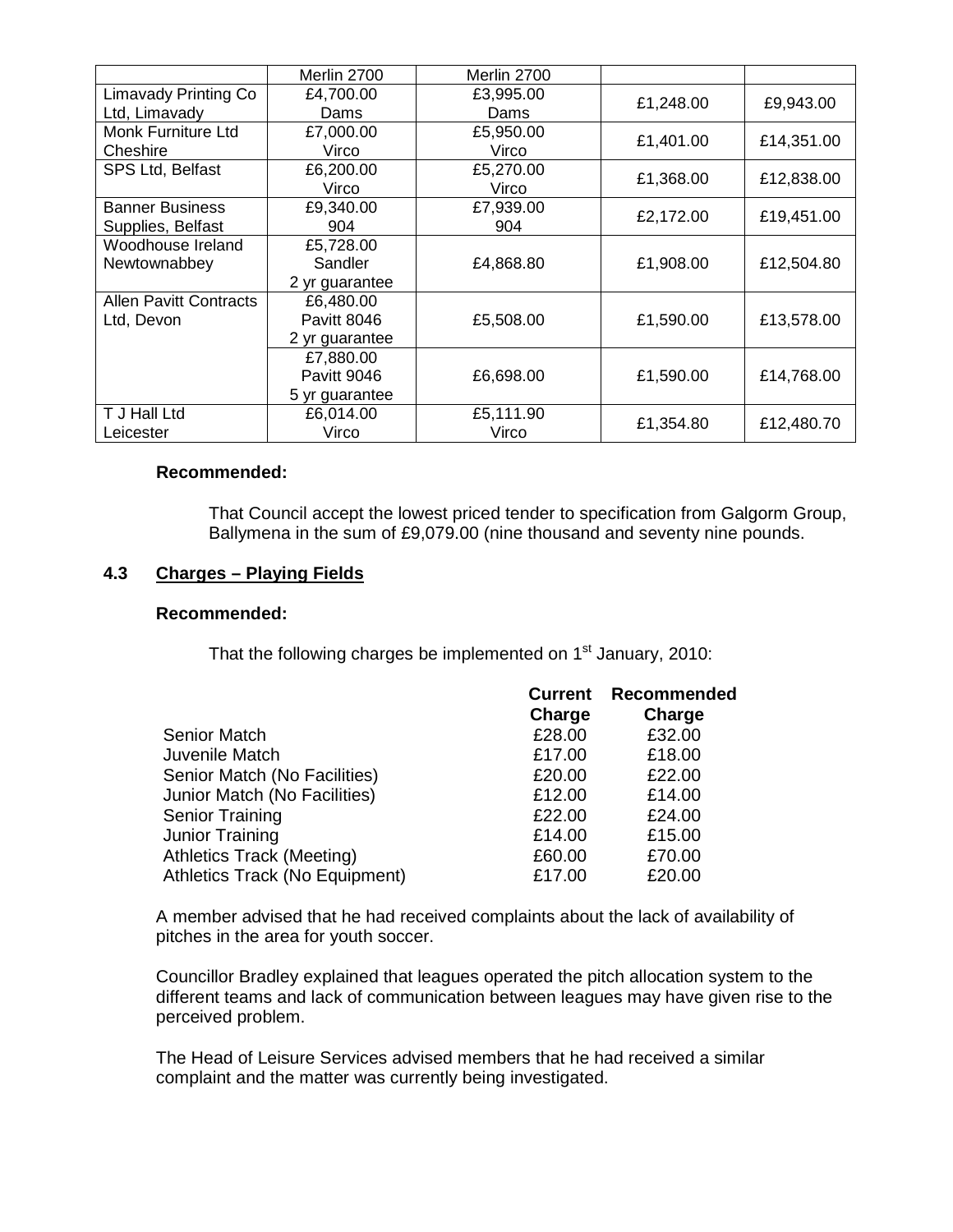# **4.4 Request for Assistance**

# **4.4.1 Lower Bann Partnership**

Council has been represented on this Partnership by the Deputy Mayor since it was set up in 2005 and contributed £5,000 per annum up until 31<sup>st</sup> March, 2009.

 A request had been received from Lower Bann Partnership for additional funding of £3,500 up to  $31<sup>st</sup>$  March, 2010.

It was proposed by the Deputy Mayor and seconded by Alderman McClarty:

That Council contribute a grant of £3,500 up to 31<sup>st</sup> March 2010 to the Lower Bann Partnership to enable them to continue with their work.

When put to the meeting, ten members voted in favour and no members voted against, therefore, the proposal was carried.

#### **Recommended:**

That Council contribute a grant of £3,500 to Lower Bann Partnership to enable them to continue with their work.

Members noted that this amount had not been allowed for in the budget and it would have to be found in the current budget.

# **4.5 For Information**

Members noted information on the following topics, as detailed in the report:

- Market Yard
- Peace III Programme 9b
- Ulster in Bloom Coleraine  $1<sup>st</sup>$  Place in town category
- Portballintrae Village Hall Official Opening Saturday,  $24<sup>th</sup>$  October, 2009 at 1.00 p.m. (not 2.00 p.m. as detailed in report)
- Caravan Parks Grading
- Causeway Coast Marathon Saturday, 10<sup>th</sup> October, 2009
- Halloween Happenings 31st October, 2009
- Christmas Light Switch On Dates

# **4.5.1 Ulster in Bloom**

A member queried the early removal of summer bedding plants by seasonal staff and referred to a request in 2008 that the timing of this work be reconsidered.

 The Head of Leisure Services advised the member that this was the optimum time, given the constraints on seasonal staffing spend. He further advised that winter bedding plants were planted at the same time as part of this process.

 Following discussion, when some members expressed the view that it would be counter productive to leave summer plants in situ too long to wither, the Head of Leisure Services agreed to discuss the matter with the Parks Manager and report back to the member who raised the issue.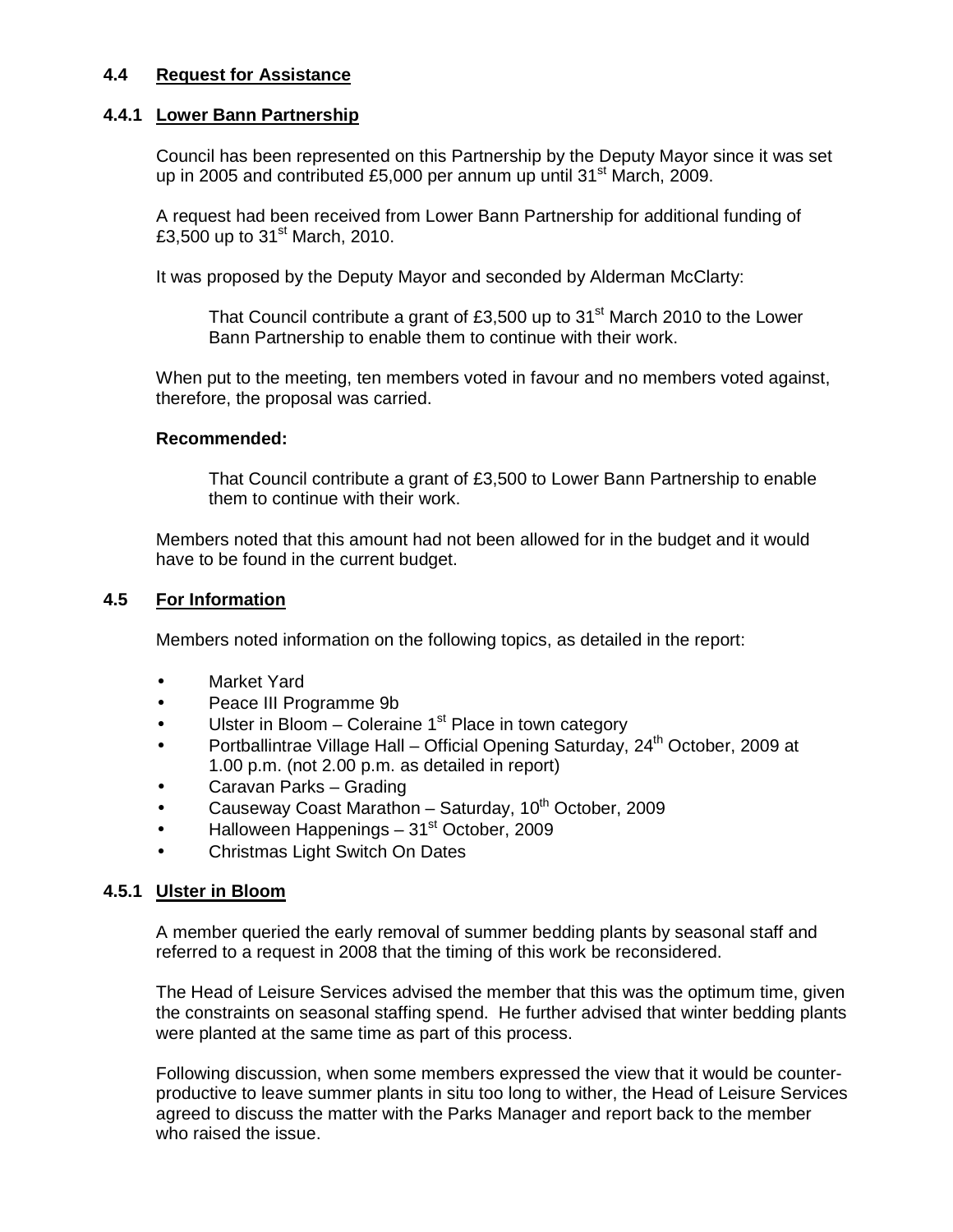# **Recommended:**

 That the Head of Leisure Services discuss the matter with the Parks Manager and report back to the member.

 Members congratulated the Parks staff and Street Cleansing staff for their contribution in keeping the town looking well. Council's appreciation would be relayed to staff.

# **4.5.2 Portballintrae Village Hall**

A member advised that he had been approached by Portballintrae Residents' Association with a view to having their input into the provision of the facility recognised in the wording of the official opening plaque.

 The Head of Leisure Services explained that the normal wording on such plaques named the facility, the date and by whom it was officially opened.

 A discussion ensued during which members recognised the involvement of the Residents' Association in all stages of this project.

# **Recommended:**

 That the Head of Leisure Services enter into discussions with Portballintrae Residents' Association with a view to reaching agreement on wording on the official opening plaque giving recognition to the Association's involvement.

# **5.0 REPORTING MECHANISM**

A member referred to a recent incident in the Waterside area of Coleraine and to a number of meetings held in Stormont in recent weeks and asked what arrangements would be put in place to ensure that members were informed of proceedings.

It was agreed that the Town Clerk and Chief Executive bring a report to Council on 27<sup>th</sup> October.

# **6.0 ROPE WALK – NEW COMMUNITY CENTRE**

Several members expressed disappointment that members, especially those from Coleraine Central ward, had not been invited to the recent sod cutting ceremony for the new community centre at The Rope Walk, Coleraine, especially when Council had provided funding for it.

 Members agreed that on such occasions, consideration should be given to inviting all members.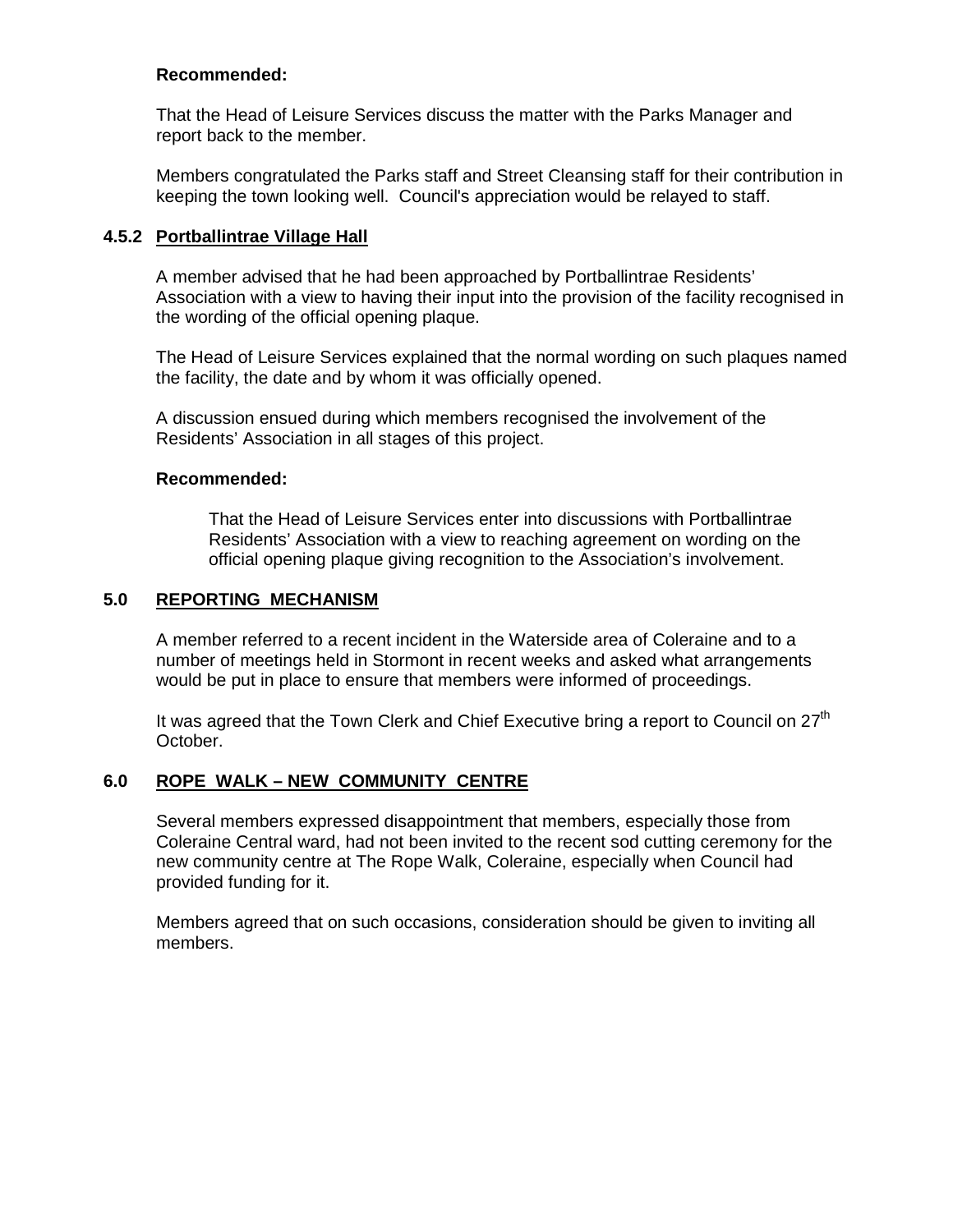# **PLANNING COMMITTEE**

# **13th October, 2009.**

| <b>Present:</b>                   | Alderman W. J. McClure in the Chair                                                                                                                                                               |                                                                                                                   |
|-----------------------------------|---------------------------------------------------------------------------------------------------------------------------------------------------------------------------------------------------|-------------------------------------------------------------------------------------------------------------------|
|                                   | The Deputy Mayor, Councillor W. H. King                                                                                                                                                           |                                                                                                                   |
|                                   | <b>Aldermen</b>                                                                                                                                                                                   |                                                                                                                   |
|                                   | E. T. Black (Mrs.)<br>(Items $1.0 - 5.1$ )<br>W. T. Creelman                                                                                                                                      | M. T. Hickey (Mrs.)<br>D. McClarty<br>(Items $1.0 - 5.1$ )                                                        |
|                                   | <b>Councillors</b>                                                                                                                                                                                |                                                                                                                   |
|                                   | C. S. Alexander (Ms.)<br>J. M. Bradley<br>O. M. Church (Mrs.)<br>A. S. Cole<br>J. J. Dallat<br>(Items $1.0 - 9.0$ )                                                                               | T. J. Deans<br>(Items $1.0 - 4.0$ )<br><b>B.</b> Fitzpatrick<br>N. F. Hillis<br><b>B.</b> Leonard<br>A. McQuillan |
| Also in<br>Attendance:            | Representatives from the Planning Service -<br>Mr. P. Duffy and Mr. A. McGreavy                                                                                                                   |                                                                                                                   |
| Officers in<br><b>Attendance:</b> | Administrative Officer, Principal Environmental Health<br><b>Officer and Administrative Assistant</b><br>The Mayor, Councillors Barbour, Mrs Fielding,<br>Mrs. Johnston, McLaughlin and McPherson |                                                                                                                   |
| <b>Apologies:</b>                 |                                                                                                                                                                                                   |                                                                                                                   |

# **1.0 WELCOME**

Alderman McClure welcomed everyone to the Meeting.

# **2.0 PLANNING APPLICATIONS**

A list of sixty-one applications was presented for consideration (previously supplied).

#### **Applications Deferred from Previous Meeting**

2.1 Application No. D1 C/2005/0775/O Site for new dwelling approximately 140m north west of No. 24 Laragh Road, Swatragh (amended address) for Mr. Dillon

The opinion of the Planning Service was to refuse.

It was proposed by Councillor Dallat, seconded by Alderman Mrs. Hickey and unanimously agreed:

> That Council support an approval.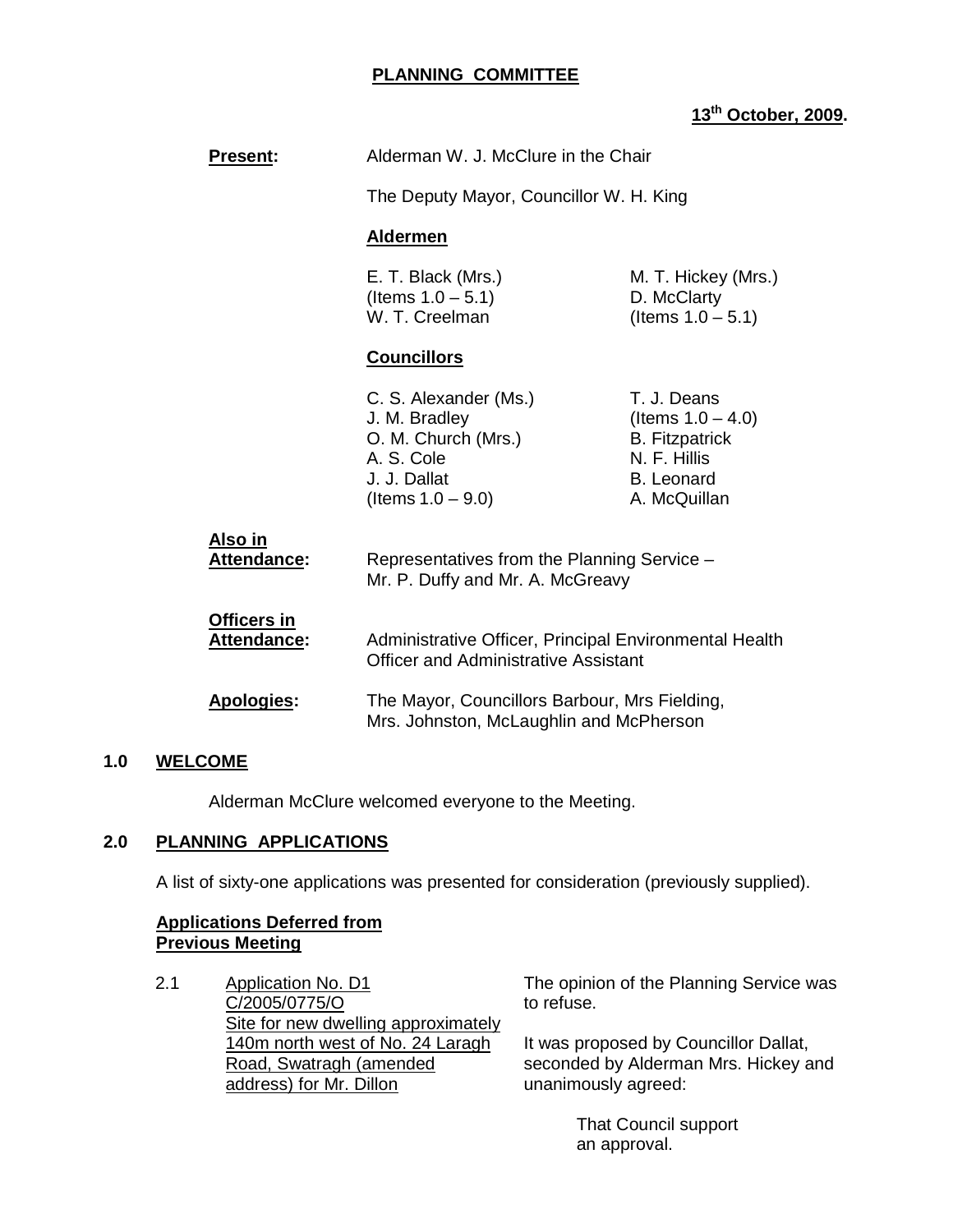2.2 Application No. D2 C/2007/0871/O Retirement dwelling and garage 180m south west of 6 Drumbane Road, Garvagh for Mr. and Mrs. J. and E. Quigg

The opinion of the Planning Service was to refuse.

It was proposed by Councillor Dallat and seconded by Alderman Mrs. Hickey:

> That Council support an approval.

On being put to the Meeting the proposal was carried, ten members voting in favour and no one voting against.

The opinion of the Planning Service was to approve.

It was agreed that the application be approved. Alderman Mrs. Hickey and Councillor Ms. Alexander disagreed with the approval.

The opinion of the Planning Service was to refuse.

It was agreed that the application be deferred for seven days to facilitate further discussion with the applicant.

2.5 Application No. D5 C/2008/0756/A Back illuminated sign fixed to building as per drawing at 55 Glenmanus Road, Portrush for Lidl Northern Ireland Gmbh

> Application No. D6 C/2008/0757/F Local foodstore with allocated carparking at 55 Glenmanus Road, Portrush for Lidl Northern Ireland Gmbh

The opinion of the Planning Service was to consent to C/2008/0756/A and approve C/2008/0757/F.

Mr. Glynn Roberts, Northern Ireland Independent Retail Trade Association, addressed Committee on behalf of the objectors. The main objection to the proposal was the anticipated effect on Portrush town centre businesses.

Mr. Mike Burrows, Planning Consultant, addressed Committee on behalf of Lidl Northern Ireland Gmbh.

Following discussion six members voted in favour of the applications being approved and seven members voted against.

- 2.3 Application No. D3 C/2008/0075/F Re-development of 40-42 Kerr Street to provide 8 apartments with associated parking and garden for Gemini Homes
- 2.4 Application No. D4
	- C/2008/0281/F Retrospective application to retain gate post and gates, levelling of land and hardcore, storage of construction vehicles and materials, erection of floodlights and
	- unauthorised commercial access adjacent to 2 Temple Road, Garvagh for Mr. G. Heaney
-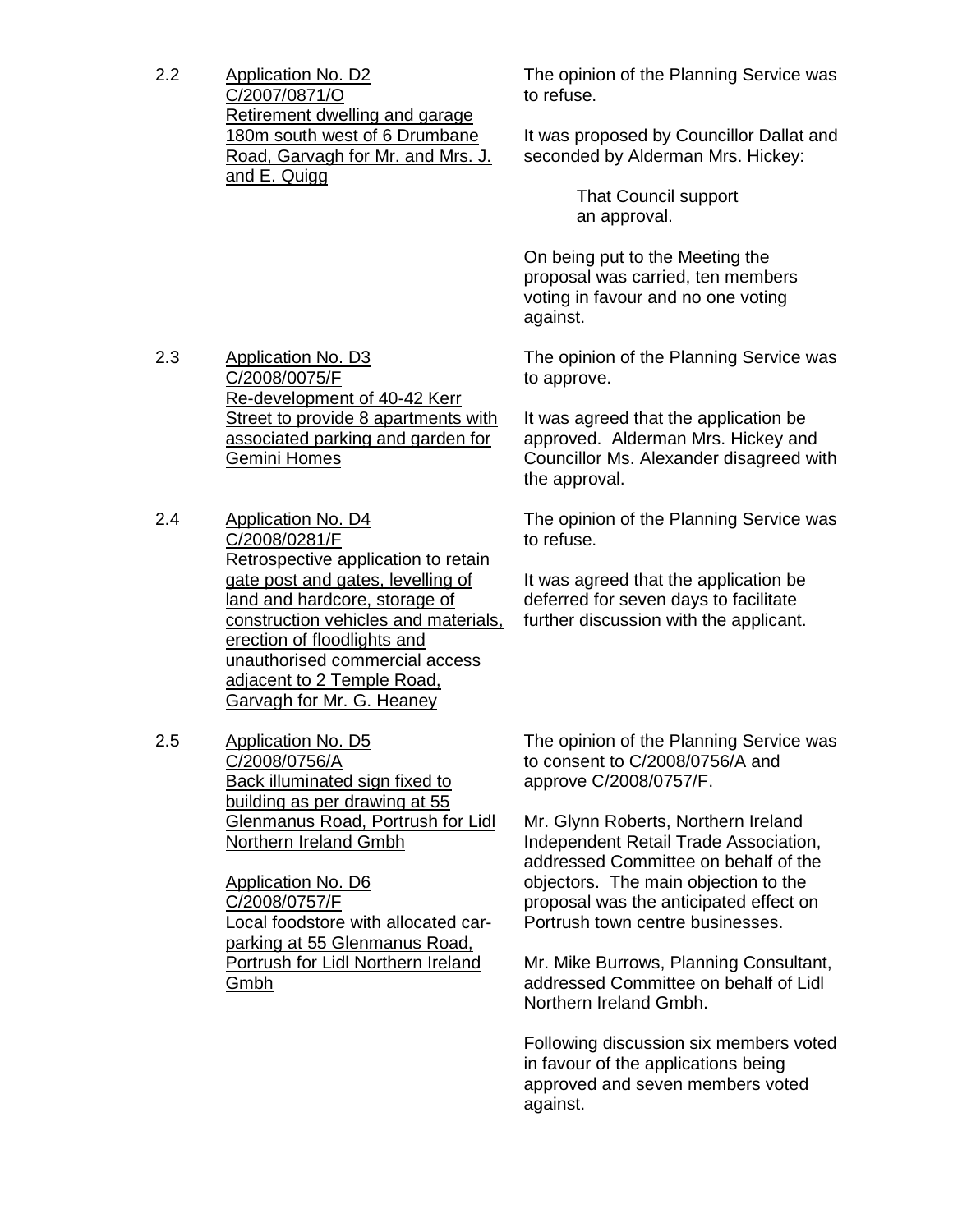- 2.6 Application No. D7 C/2009/0052/F Proposed change of use from art gallery to Indian fast food and take away at 85 The Promenade, Portstewart for Ms. Nazeer
- 2.7 Application No. D8 C/2009/0063/F Change of use from garage and bedrooms to end of terrace town house at 28 Cloonavin Green, Coleraine for Mr. and Mrs. B. **McMichael**
- 2.8 Application No. D9 C/2009/1047/F Proposed extension, alterations and amendments to partially constructed and previously approved development to provide a 25 bedroom hotel with associated car parking (amended plans) at 58 Ballyreagh Road, Portrush for Paracin Ltd.
- 2.9 Application No. D10 C/2009/0447/F Sun lounge to side of dwelling at 151 Mill Road, Portstewart for Mr. B. Shaw

**New Applications**

2.10 Application No. 6 C/2008/0445/F Erection of 6 no. one bedroom apartments and 3 no. two bedroom apartments at  $1 - 5$  The Crescent, Coleraine for Tara Homes

The opinion of the Planning Service was to approve.

It was agreed that the application be approved.

The opinion of the Planning Service was to approve.

It was agreed that the application be approved.

The opinion of the Planning Service was to approve.

It was agreed that the application be approved.

The opinion of the Planning Service was to approve.

It was agreed that the application be approved.

The opinion of the Planning Service was to approve.

It was proposed by Councillor Bradley, seconded by Alderman McClarty and agreed:

> That the application be deferred for one month to facilitate an office meeting on the grounds that all material planning considerations had not been assessed.

2.11 Application No. 12 C/2009/0071/F Erection of farm dwelling and detached garage 60m north of 29 Altikeeragh Road, Castlerock for The opinion of the Planning Service was to refuse.

It was proposed by the Deputy Mayor, seconded by Councillor Mrs. Church and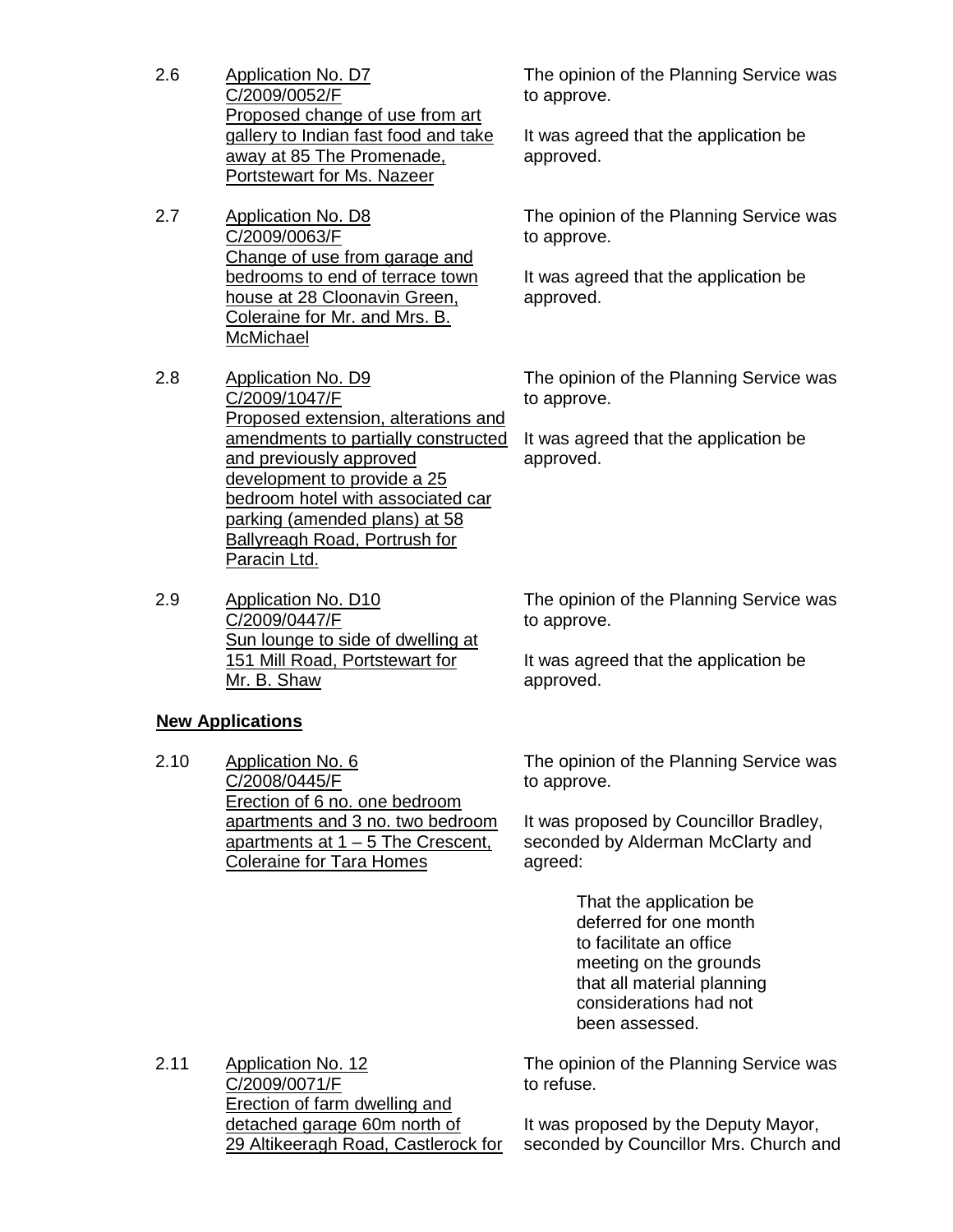That the application be deferred for one month to facilitate an office meeting on the grounds that all material planning considerations had not been assessed.

The opinion of the Planning Service was to approve.

It was proposed by Alderman McClarty, seconded by Councillor Ms. Alexander and agreed:

> That the application be approved.

The opinion of the Planning Service was to refuse.

The application had now been withdrawn.

The opinion of the Planning Service was to refuse.

It was noted that the application had been removed from the schedule to facilitate the assessment of amended plans.

2.15 Application No. 24 C/2009/0396/F Change of house type from previously approved application C/2008/0045/F to provide one and a half storey dwelling house with existing out-building to be refurbished in its original location to be used as a garage at 126 Carrowreagh Road, Garvagh for Mr. D. Penny

The opinion of the Planning Service was to refuse.

It was proposed by Councillor McQuillan, seconded by Councillor Cole and agreed:

> That the application be deferred for one month to facilitate an office meeting on the grounds that all material planning considerations had not been assessed.

2.12 Application No. 13 C/2009/0206/O Proposed data centre at Dundooan Road (south of 18 Cromore Road) Coleraine for Dunluce plc.

- 2.13 Application No. 16 C/2009/0263/F Agricultural barn opposite 9 Ballywatt Road, Coleraine for Mr. A. Purdy
- 2.14 Application No. 17 C/2009/0264/F Proposed amendment to residential development previously approved C/2006/1189/F. Change of 6 no. semi-detached units and 2 no. detached units to provide 10 no. town houses and 2 no. semidetached units adjacent to 91 Station Road, Portstewart for McCloskey & O'Kane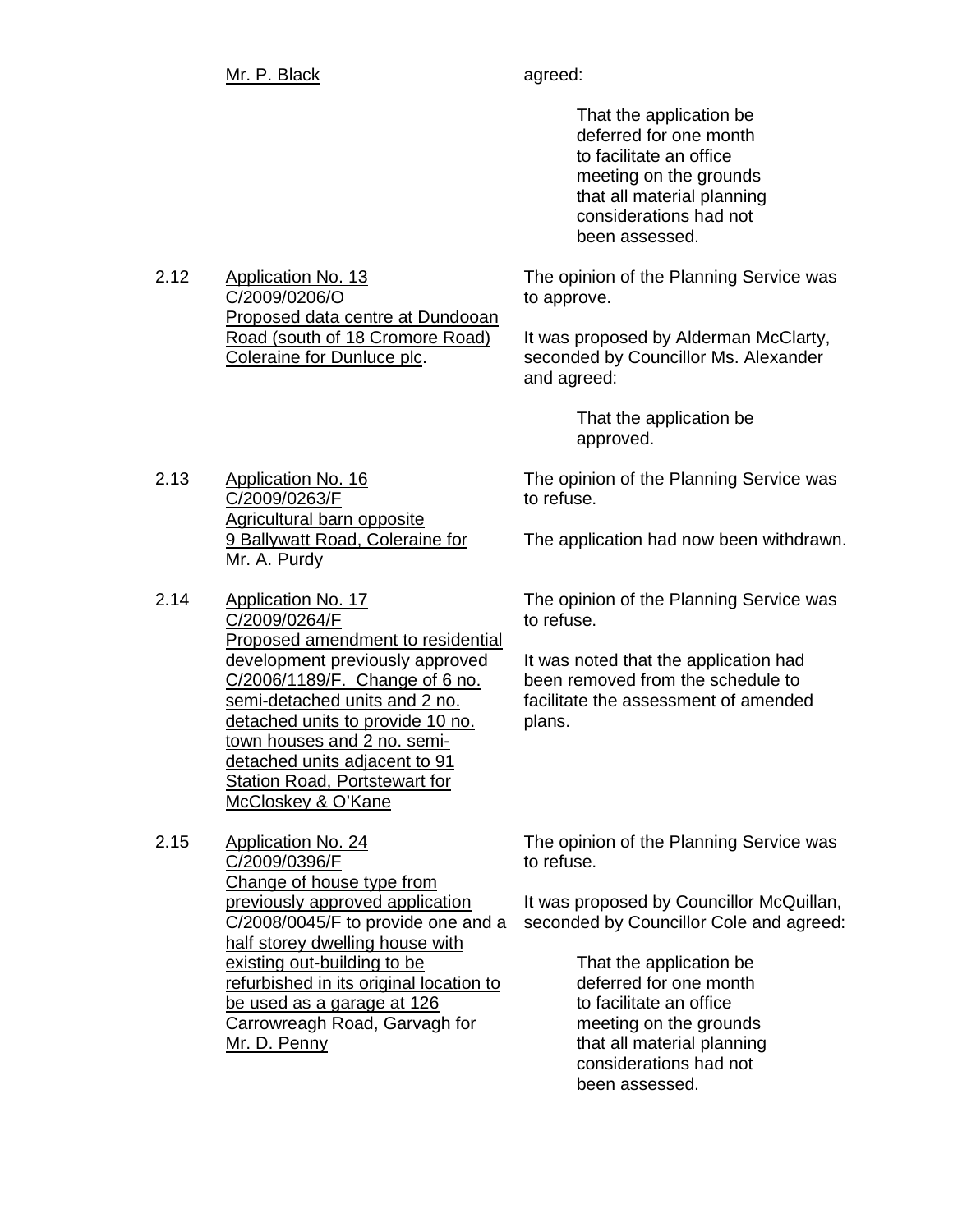2.16 Application No. 31 C/2009/0469/F Erection of 2 no. dwellings on site for ribbon infill 55m south-west of 17 Glenullin Road, Garvagh for Mr. and Mrs. Burns

The opinion of the Planning Service was to refuse.

It was proposed by Councillor Dallat, seconded by Councillor McQuillan and agreed:

> That the application be deferred for one month to facilitate an office meeting on the grounds that all material planning considerations had not been assessed.

The opinion of the Planning Service was to approve.

It was proposed by Councillor Bradley, seconded by Councillor Ms. Alexander and agreed:

> That the application be deferred for one month to facilitate an office meeting on the grounds that all material planning considerations had not been assessed.

The opinion of the Planning Service was to refuse.

It was proposed by Councillor Deans, seconded by Councillor Cole and agreed:

> That the application be deferred for one month to facilitate an office meeting on the grounds that all material planning considerations had not been assessed.

The opinion of the Planning Service was to refuse.

It was proposed by Councillor Dallat, seconded by Alderman Mrs. Hickey and agreed:

> That the application be deferred for one month to facilitate an office

2.17 Application No. 33 C/2009/0474/F Proposed amendments to previous planning approval C/2007/1095/F. Amendments to unit No. 3 only from terraced dwelling into 2 no. one bed apartments at 8 St. Patrick's Avenue, Coleraine for Spacecraft Property Ltd.

2.18 Application No. 37 C/2009/0497/F Demolition of existing buildings and erection of two and a half storey apartment building with 12 no. apartments (8 no. two bed apartments and 4 no. three bed apartments) associated parking and landscaping at 1, 3 and 5 Portrush Road, Coleraine for Mr. J. J. **Butcher** 

2.19 Application No. 38 C/2009/0503/F Demolition of existing dwelling house and outbuildings and construction of 2 no. semi-detached dwelling houses and associated car parking at No. 24 Lisnagrot Road, Kilrea for Ms. J. O'Brien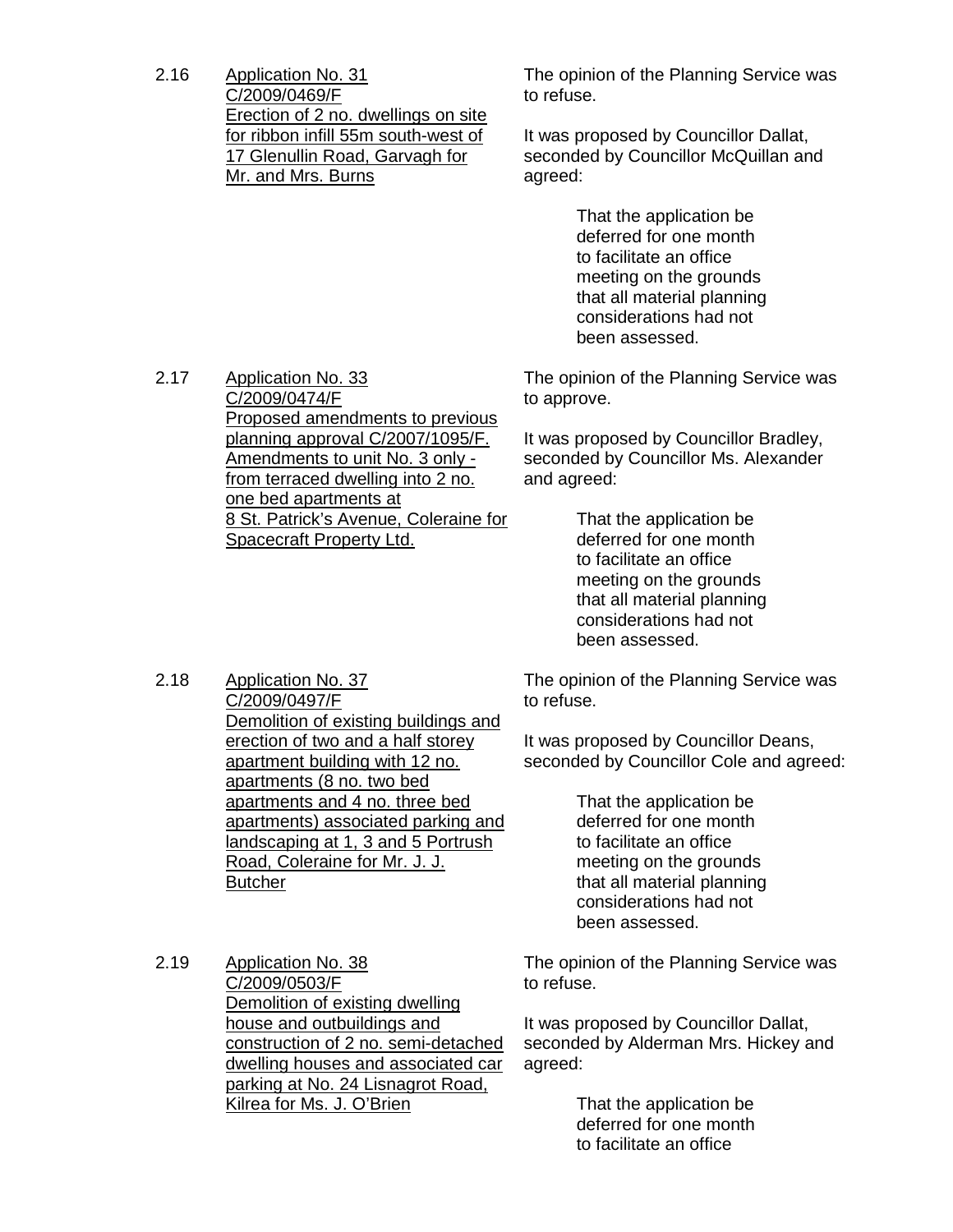meeting on the grounds that all material planning considerations had not been assessed.

| 2.20 | Application No. 44<br>C/2009/0523/F  | The opinion of the Planning Service was<br>to refuse. |  |
|------|--------------------------------------|-------------------------------------------------------|--|
|      | Retain and renovate existing non-    |                                                       |  |
|      | listed vernacular stone building and | It was proposed by Councillor McQuillan,              |  |
|      | change of use to domestic dwelling   | seconded by Councillor Ms. Alexander                  |  |
|      | and provide single storey extension  | and agreed:                                           |  |
|      | 100m north of 22 Crevolea Road,      |                                                       |  |
|      | Aghadowey for Mr. J. Shannon         | That the application be                               |  |
|      |                                      | deferred for one month                                |  |
|      |                                      |                                                       |  |

 to facilitate an office meeting on the grounds that all material planning considerations had not been assessed.

The opinion of the Planning Service was to refuse.

It was proposed by Councillor Deans, seconded by Councillor Fitzpatrick and agreed:

> That the application be deferred for one month to facilitate an office meeting on the grounds that all material planning considerations had not been assessed.

The opinion of the Planning Service was to refuse.

The application had now been withdrawn.

Site for housing development adjacent to 15 Strandview Avenue, Portstewart for Messrs O'Neill

> Proposed infill site for single detached dwelling and garage between 83 and 85 Carthall Road, Coleraine for Mrs. M. Carey-

2.21 Application No. 49 C/2009/0565/O

# **3.0 OFFICE MEETINGS**

It was noted that the office meetings would be held on Friday,  $6<sup>th</sup>$  November, 2009.

# **4.0 CRAIGMORE LANDFILL SITE**

2.22 Application No. 50 C/2009/0575/O

Brownlow

 The Principal Environmental Health Officer reminded members of the discussion on this matter at the September Planning Committee meeting and reported that Planning Service Headquarters had indicated that it would not be acceptable for the proposals for Craigmore Landfill Site to be considered as a minor amendment to the 2005 planning application for the site and that a full planning application would be required.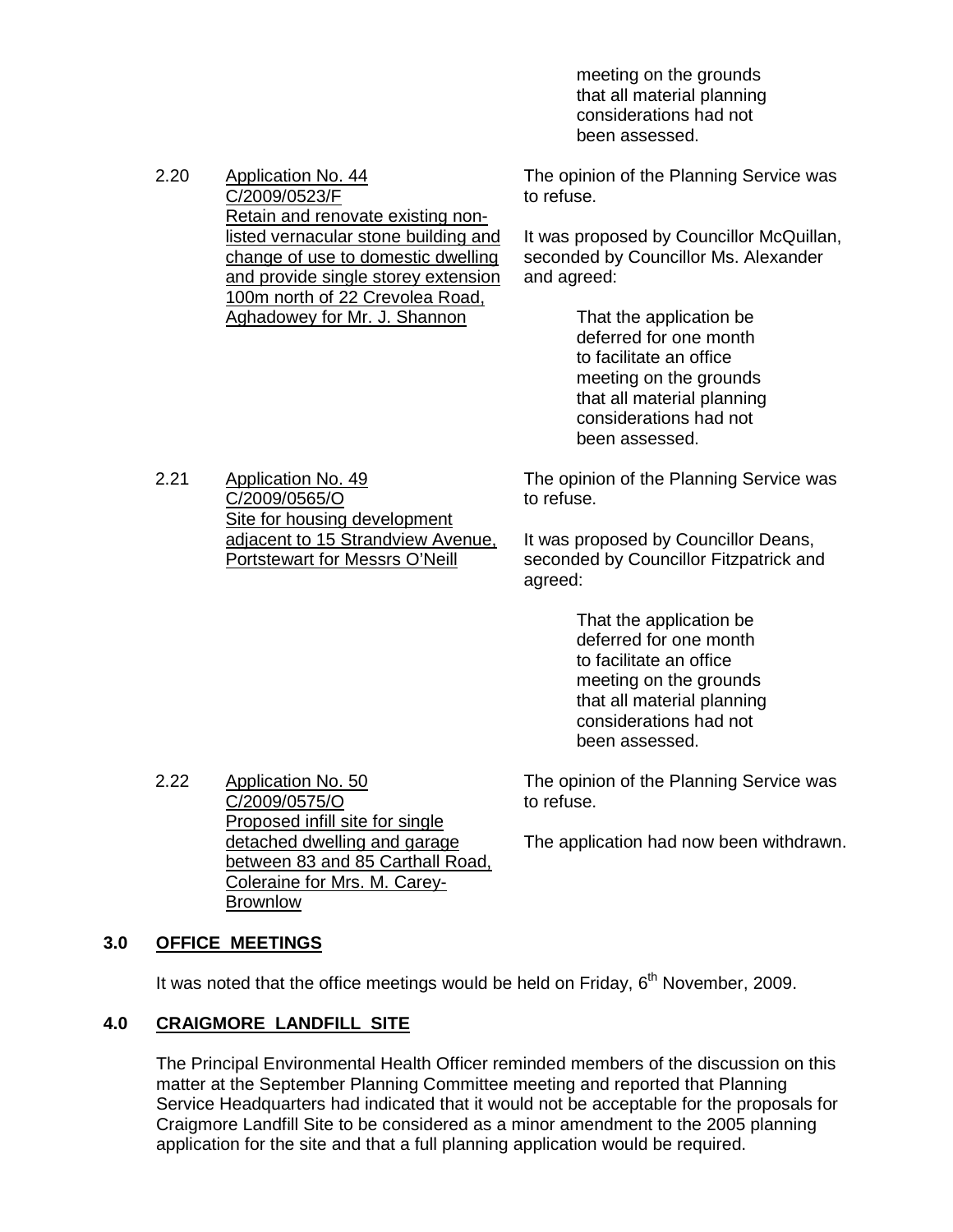Members welcomed the decision, which they felt would allow for a full and open consultation process.

 Following further discussion it was proposed by Councillor McQuillan seconded by Councillor Leonard and unanimously agreed:

 That Council submit a formal objection to the planning application as part of the consultation process.

 It was further proposed by Councillor Dallat, seconded by Councillor Cole and unanimously agreed:

 That Council write to the Minister of the Environment to thank him for his intervention in the matter.

#### **5.0 PLANNING APPEALS INFORMATION**

 The Planning Appeals information as contained in the Report was noted (previously supplied).

5.1 Kiddieland, Portrush It was noted that a submission had been submitted from the Planning Consultants and Mr. Peter Fleming would represent Council at the Appeal.

# **6.0 NORTHERN IRELAND ENVIRONMENT AGENCY - ADVANCE NOTICE OF LISTING COASTGUARD PROPERTIES, PORTRUSH**

 Consideration was given to the Northern Ireland Environment Agency's proposed listings together with letter dated  $7<sup>th</sup>$  October, 2009 from Mrs. S. Fairon (Report previously supplied):

- (i) Coastguard Station, 130 Main Street, Portrush;
- (ii) Nos. 1-6 Coastguard Cottages, Portrush;
- (iii) Wash-house, adjacent to Nos. 3-6 Coastguard Cottages, Causeway View Lane, Portrush.

 It was proposed by Councillor McQuillan, seconded by Councillor Ms. Alexander and agreed:

That Council support the permanent listing of the properties.

#### **7.0 APPLICATION NO. C/2008/0243/F PROPOSED DEMOLITION OF EXISTING BED AND BREAKFAST TO PROVIDE 3 NO. APARTMENTS AT 53 KERR STREET, PORTRUSH**

 Read letter from the Planning Service advising Council that the decision to grant planning permission had not issued due to a late objection concerning a private 'right of way'.

 The Department had now fully investigated the objection and was satisfied that it represented a civil matter. The decision notice granting planning permission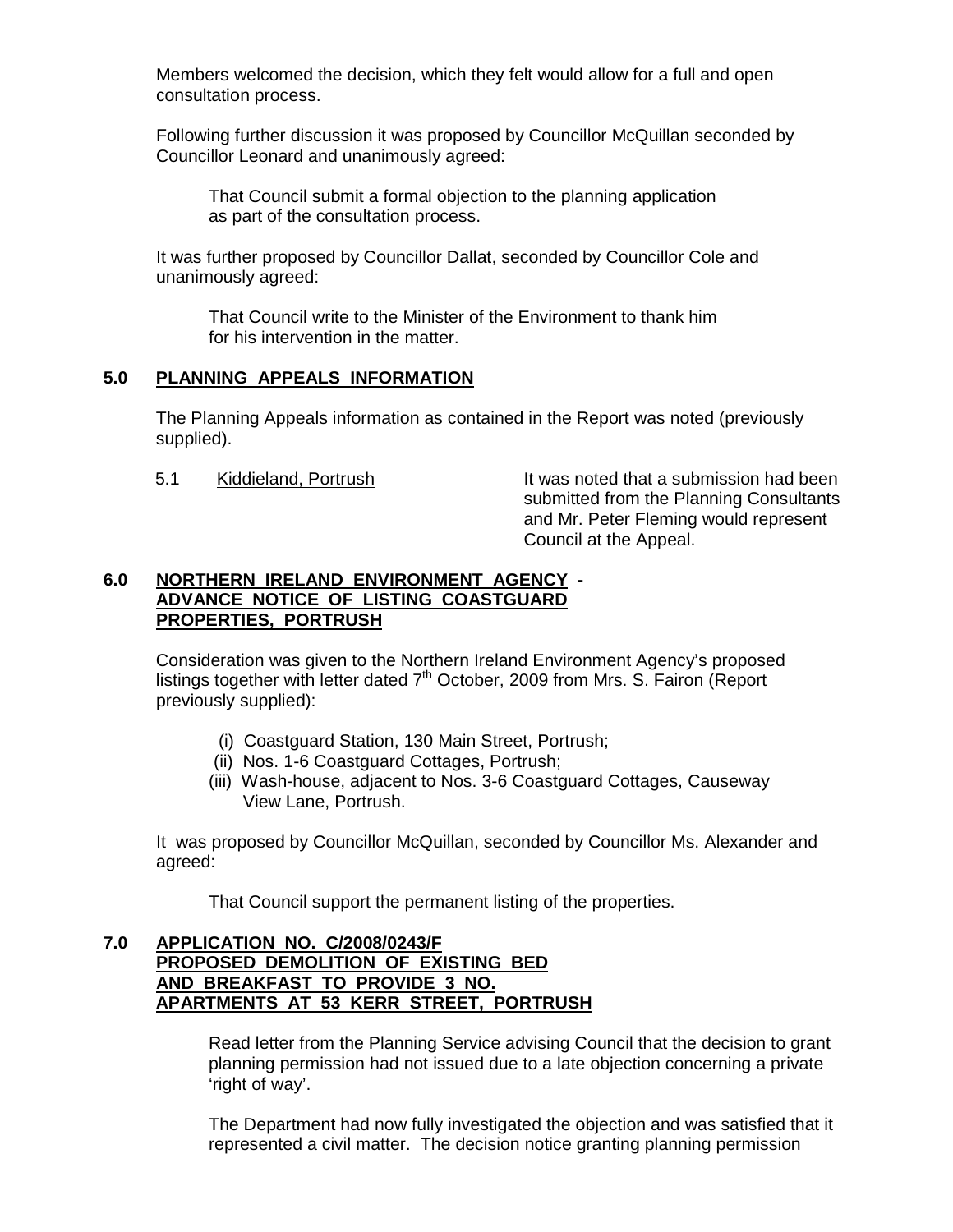would now issue.

Agreed.

# **8.0 PLANNING CONFERENCE**

 Reported that the University of Ulster, in partnership with the Environmental & Planning Law Association for Northern Ireland, had organised a Conference entitled 'Planning in a Difficult Economy' to be held on Wednesday, 2<sup>nd</sup> December, 2009 at the Stormont Hotel, Belfast.

Members interested in attended were asked to contact the Administrative Officer.

# **9.0 PATIENT AND CLIENT COUNCIL**

 Reported that the Patient and Client Council were holding an information event on Monday,  $19^{th}$  October, 2009 from 7.00 p.m.  $-$  9.00 p.m. at the Sandel Centre, Knocklynn Road, Coleraine.

# **10.0 PLANNING ISSUES RAISED BY MEMBERS**

| 10.1 | Gates – Entrances to Housing<br>Developments                     | Reference was made to the use of gates<br>at the entrances to housing<br>developments.                                                                                |
|------|------------------------------------------------------------------|-----------------------------------------------------------------------------------------------------------------------------------------------------------------------|
|      |                                                                  | Mr. Duffy advised that the Planning<br>Service would not encourage gated<br>developments but would need specific<br>details in order to investigate the matter.       |
| 10.2 | 24 and 26 Princess Street, Portrush                              | Reference was made to complaints<br>regarding the operation of a hostel and<br>catering business at this address.                                                     |
|      |                                                                  | Mr. Duffy stated that this matter was the<br>subject of enforcement.                                                                                                  |
| 10.3 | West Strand House, Castle Erin,<br>Portrush - Carney Investments | Reference was made to this<br>development.                                                                                                                            |
|      |                                                                  | Mr. Duffy advised that the matter was still<br>under investigation and a meeting was<br>taking place on 14 <sup>th</sup> October with the<br><b>Planning Service.</b> |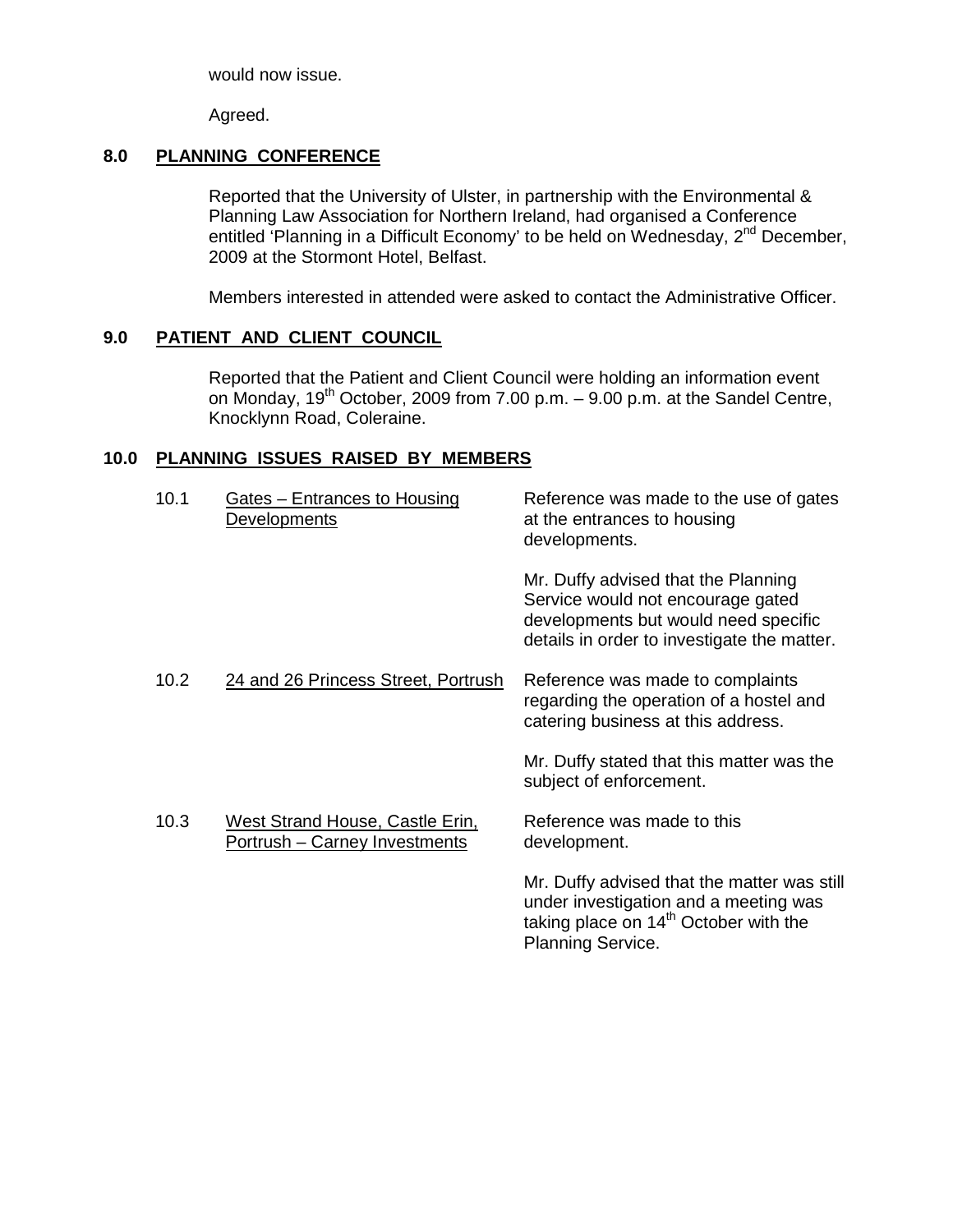# **POLICY AND DEVELOPMENT COMMITTEE**

# **20th October, 2009.**

| <b>Present:</b>            | Councillor D. D. Barbour, in the Chair                                                                                                 |                                                                                                                                                                                                                                                                                                                                                                     |  |  |  |
|----------------------------|----------------------------------------------------------------------------------------------------------------------------------------|---------------------------------------------------------------------------------------------------------------------------------------------------------------------------------------------------------------------------------------------------------------------------------------------------------------------------------------------------------------------|--|--|--|
|                            | The Mayor, Councillor S. Gilkinson                                                                                                     |                                                                                                                                                                                                                                                                                                                                                                     |  |  |  |
|                            | The Deputy Mayor, Councillor W. A. King                                                                                                |                                                                                                                                                                                                                                                                                                                                                                     |  |  |  |
|                            | <b>Aldermen</b>                                                                                                                        |                                                                                                                                                                                                                                                                                                                                                                     |  |  |  |
|                            | E. T. Black (Mrs.)<br>W. T. Creelman<br>M. T. Hickey (Mrs.)                                                                            | D. McClarty<br>$($ ltem 1.0 $)$<br>W. J. McClure                                                                                                                                                                                                                                                                                                                    |  |  |  |
|                            | <b>Councillors</b>                                                                                                                     |                                                                                                                                                                                                                                                                                                                                                                     |  |  |  |
|                            | C. S. Alexander (Ms.)<br>$($ ltem 1.0)<br>J. M. Bradley<br>O. M. Church (Mrs.)<br>A. S. Cole<br>J. J. Dallat<br>(Items $1.0 - 9.2.3$ ) | E. P. Fielding (Mrs.)<br><b>B.</b> Fitzpatrick<br>N. F. Hillis<br><b>B.</b> Leonard<br>R. A. McPherson<br>A. McQuillan                                                                                                                                                                                                                                              |  |  |  |
| Officers in<br>Attendance: |                                                                                                                                        | Town Clerk and Chief Executive; Director of Technical Service<br>(Item 1.0); Director of Environmental Health (Item 1.0); Acting<br>Director of Leisure Services (Item 1.0); Head of Development<br>Services; Head of Performance, Policy and Governance;<br>Finance Officer; Economic Development Manager;<br>Administrative Officer; and Administrative Assistant |  |  |  |

**Also in Mr. Mervyn Whyte and Mr. John Wilson, Coleraine and Mr. John Wilson, Coleraine and Attendance:** District Motor Club (CDMC) (Item 1.0)

# **1.0 NORTH WEST 200**

# **2.0 DEVELOPMENT SERVICES' REPORT**

The Report of the Head of Development Services was considered (previously supplied).

Matters arising:

# **2.1 Independent Review of Economic Policy (DETI and Invest NI) September 2009**

The Economic Development Manager presented an overview of the Review Panel's findings and Council's draft response (Executive Summary previously supplied).

An electronic copy of the document was available on request from Mrs. Williams.

As the Department had agreed a one-day extension to the submission deadline,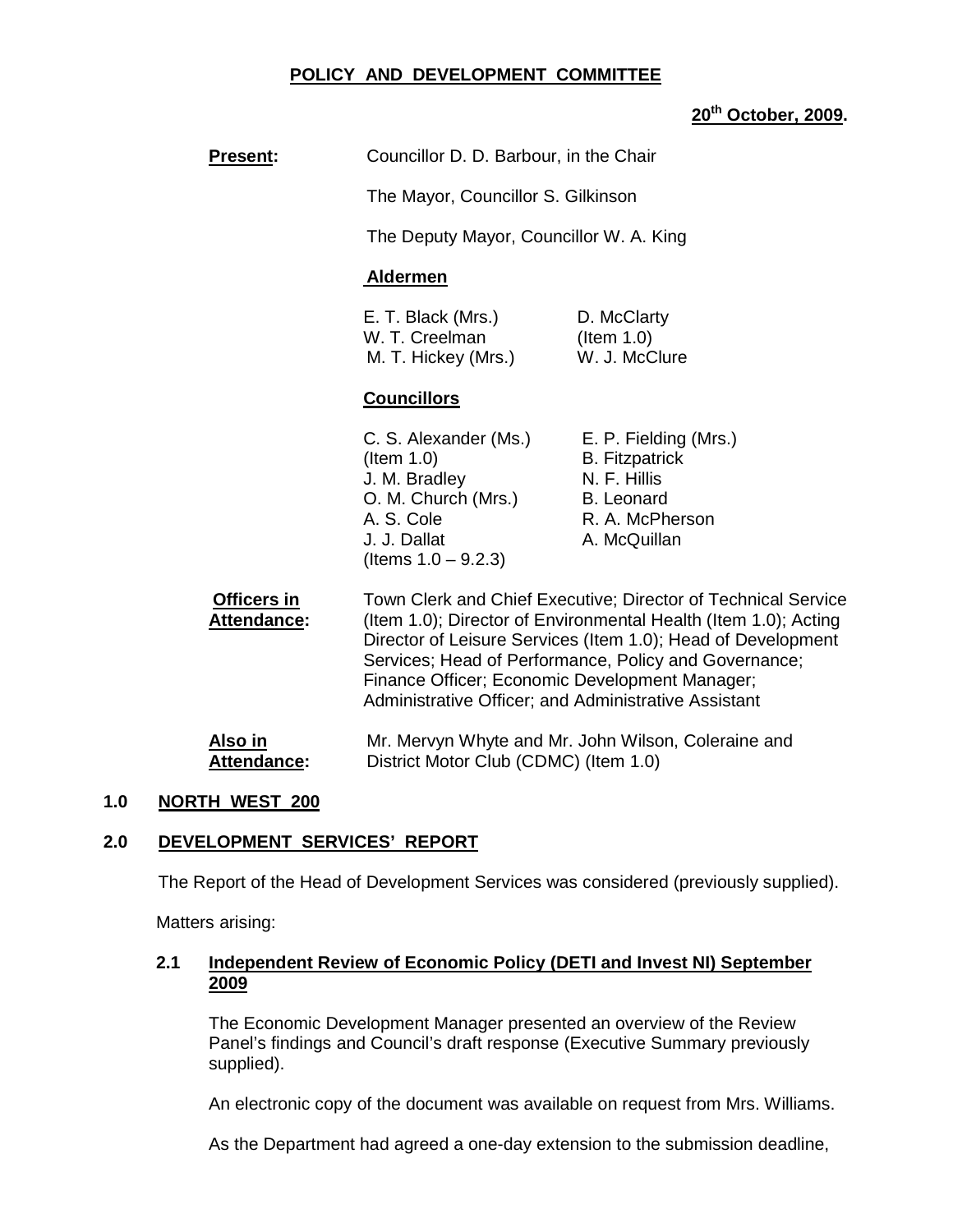members' comments on the document were requested by Mrs. Williams by  $30<sup>th</sup>$ October, 2009. The comments would then be noted in Council's response, which would be brought to Committee on 17<sup>th</sup> November, 2009 and submitted to the Department on 18<sup>th</sup> November, 2009.

# **2.2 North East Partnership (NEP) – Interreg 2007-2013**

Consideration was given to information on the NEP and to recommendations from L'Estrange & Brett Solicitors, as contained in the report.

#### **Recommended:**

- a) That Council agree to form a Statutory Joint Committee underpinned by Body Corporate legislation and consolidated by a legally binding Partnership Agreement to enable NEP to perform its role under Interreg IVA.
- b) That Council contribute £2,500 to the NEP for two years 2009/10 and 2010/11 with review as part of RPA.

# **2.3 For Information**

Members noted information on the following topics, as contained in the report:

- (i) Regeneration Plans and Diary Dates this event would now be held in Flowerfield.
- (ii) Community Cohesion Voluntary Advice Services and Location of Area Advice Centres (DSD).
- (iii) Local Community Fund (LCF).
- $(iv)$  Local Democracy Week  $(12<sup>th</sup> 18<sup>th</sup>$  October, 2009) Coleraine Youth Council – Community Dialogue Event.
- (v) Peace III.
- (vi) Diary Date: Minister Ritchie's Public Forums. `

# **2.4 Gateways to Tomorrow Conference and Project Kelvin**

It was agreed that this item be considered 'In Committee' at the end of the meeting.

# **3.0 CORPORATE SERVICES' REPORT**

The Report of the Director of Corporate Services was considered (previously supplied).

Matters arising:

# **3.1 For Information**

Members noted information on the following topics, as contained in the report.

- Sickness Absence Figures from  $1<sup>st</sup>$  April, 2008  $31<sup>st</sup>$  March, 2009.
- Rates Estimates 2010/2011.
- Accounts.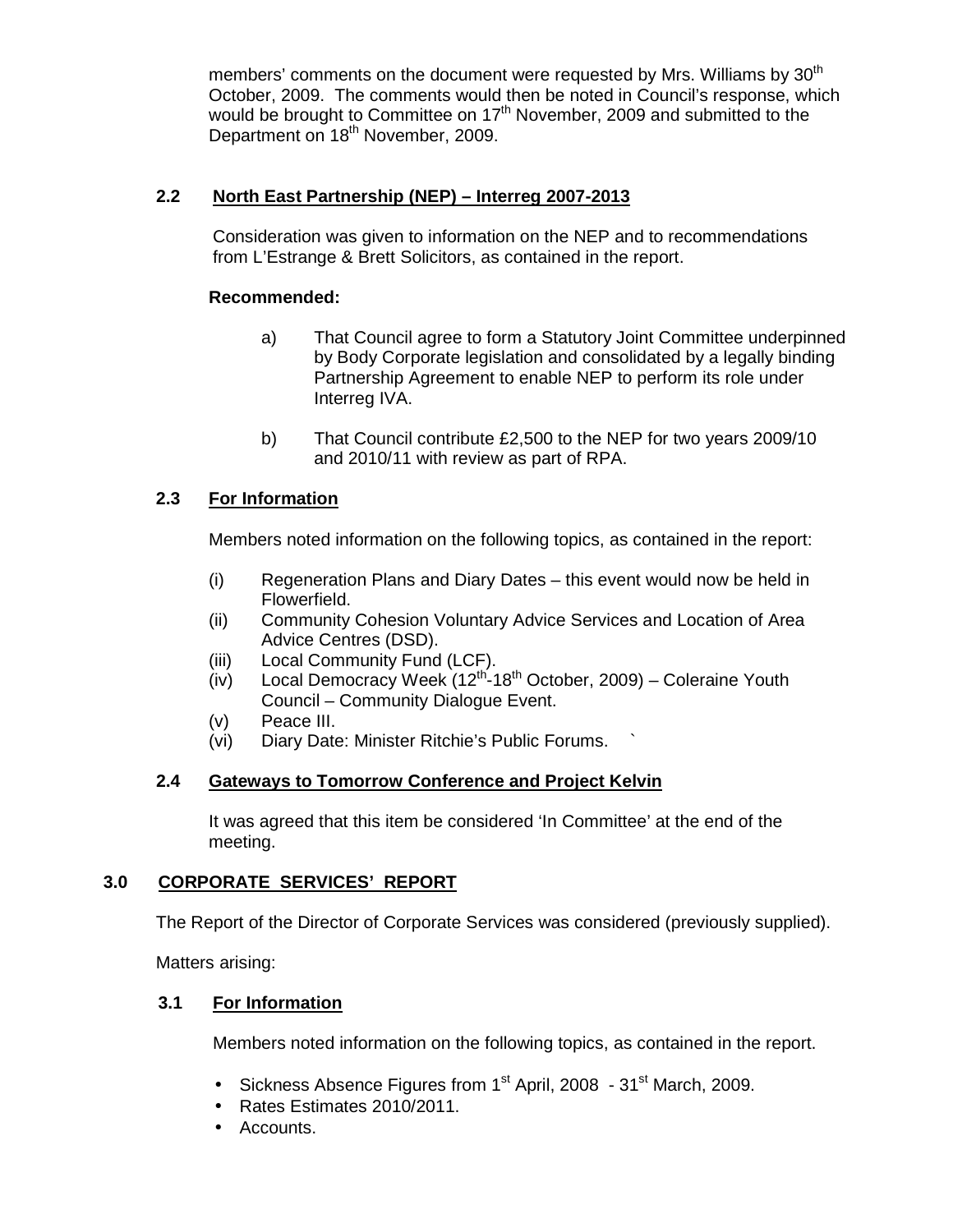# **3.3 Appointments**

The following appointments had been made in accordance with the Local Government Staff Commission's Code of Procedures on Recruitment and Selection.

# Chief Executive's Department

Good Relations Officer: Joy Wisener

Tourism Student: Orlaith Meenan

Leisure Services' Department

P/T Receptionist: Sheila Lundy

# **4.0 ADMINISTRATIVE SERVICES' REPORT - LAND AND PROPERTY**

It was agreed that this item be considered 'In Committee' at the end of the meeting.

# **5.0 ADMINISTRATIVE SERVICES' REPORT - COUNCIL FORECAST OF EVENTS**

Members noted information on key Council events and activities until the end of November 2009, as contained in the report. Members also noted the information supplied by the Head of Development Services regarding the public forum on 4<sup>th</sup> November, 2009 in the Lodge Hotel, hosted by Minister Ritchie.

#### **5.1 Remembrance Day Representation**

It was noted that the main Council ceremony for Remembrance Day would be in Coleraine on Sunday,  $8<sup>th</sup>$  November, 2009. On a request for nominees to represent Council at ceremonies outside Coleraine, the following nominations were agreed:

| Portrush    | Councillor Hillis was proposed by Councillor McPherson<br>and seconded by Councillor Fitzpatrick.   |
|-------------|-----------------------------------------------------------------------------------------------------|
| Portstewart | Councillor Mrs. Fielding was proposed by Alderman<br>McClure and seconded by Councillor Cole.       |
| Kilrea      | Councillor Dallat was proposed by Alderman Mrs.<br>Hickey and seconded by Councillor Fitzpatrick.   |
| Garvagh     | Councillor Cole was proposed by Councillor<br>McQuillan and seconded by Councillor Mrs. Fielding.   |
| Aghadowey   | Councillor Mrs. Church was proposed by Councillor<br>Hillis and seconded by Councillor Fitzpatrick. |
| Castlerock  | The Deputy Mayor was proposed by Councillor<br>McPherson and seconded by Councillor Mrs. Church.    |